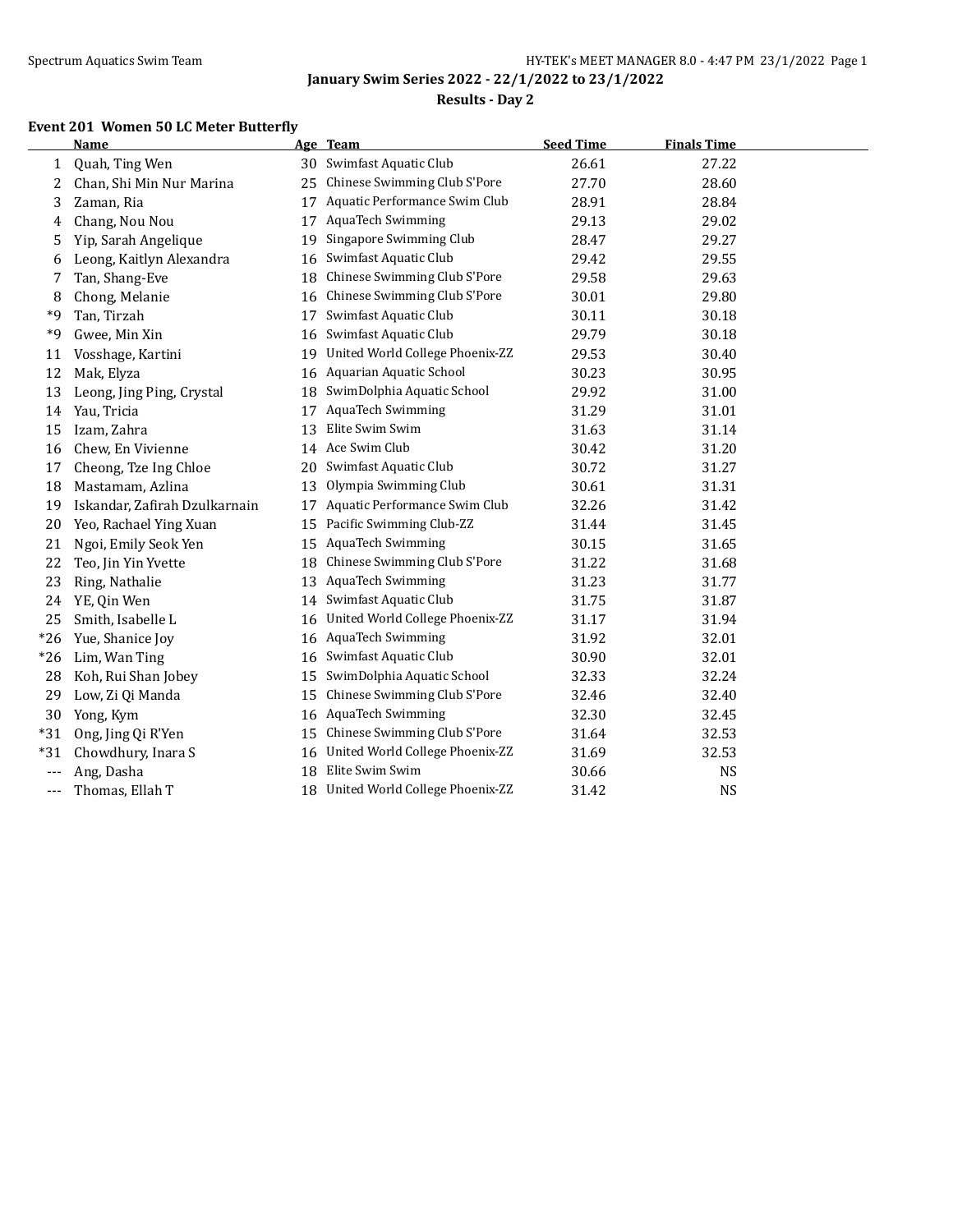$\overline{a}$ 

**January Swim Series 2022 - 22/1/2022 to 23/1/2022**

## **Results - Day 2**

## **Event 202 Men 50 LC Meter Butterfly**

|       | <b>Name</b>              |    | Age Team                         | <b>Seed Time</b> | <b>Finals Time</b> |  |
|-------|--------------------------|----|----------------------------------|------------------|--------------------|--|
| 1     | Teong, Tzen Wei          |    | 25 AquaTech Swimming             | 22.94            | 24.12              |  |
| 2     | Ong, Jung Yi             | 21 | Chinese Swimming Club S'Pore     | 24.74            | 25.10              |  |
| 3     | Neo, Wei Wen Randall     | 17 | Chinese Swimming Club S'Pore     | 24.97            | 25.11              |  |
| 4     | Cassin, Jack             | 18 | Nexus Swim Team-SI               | 26.34            | 25.89              |  |
| 5     | Yoong, Jia Zhong Jadon   | 17 | Swimfast Aquatic Club            | 26.15            | 25.91              |  |
| 6     | Lee, Pete Xuan Xian      | 17 | Aquatic Performance Swim Club    | 25.58            | 25.97              |  |
| 7     | Yeoh, Justin Quinton     | 15 | Aquatic Performance Swim Club    | 26.05            | 26.20              |  |
| 8     | Lee, Man Tim             | 28 | Singapore Swimming Club          | 25.90            | 26.32              |  |
| 9     | Yeo, Kai Peng Jaryl      | 20 | Chinese Swimming Club S'Pore     | 26.35            | 26.36              |  |
| 10    | Low, Tze Hang Christian  | 18 | Aquatic Performance Swim Club    | 27.25            | 26.38              |  |
| 11    | Chee, Alden              | 18 | Swimfast Aquatic Club            | 26.15            | 26.39              |  |
| 12    | Yuen, Ethan, Fong Seng   | 17 | <b>AquaTech Swimming</b>         | 26.36            | 26.71              |  |
| 13    | Cui, Yihao Steven        | 16 | Swimfast Aquatic Club            | 26.87            | 26.84              |  |
| 14    | Ng, Hong Jun             | 19 | Red Dot Penguins                 | 27.34            | 26.97              |  |
| 15    | Yong, Zen An Kim         | 18 | Pacific Swimming Club-ZZ         | 27.20            | 26.98              |  |
| $*16$ | Mikael, Deryl            | 18 | Aquatic Performance Swim Club    | 26.78            | 26.99              |  |
| $*16$ | Lock, Leroy              | 16 | AquaTech Swimming                | 26.68            | 26.99              |  |
| 18    | Pang, Yu Jie Isaac       |    | 21 Aquatic Performance Swim Club | 26.46            | 27.11              |  |
| 19    | Chan, Bernard Ming Jun   |    | 18 Aquatic Performance Swim Club | 26.93            | 27.13              |  |
| 20    | Lim, Brien               |    | 19 Elite Swim Swim               | 26.72            | 27.20              |  |
| 21    | Ng, Jaden                | 17 | Singapore Swimming Club          | 27.00            | 27.24              |  |
| 22    | Seah, Lucas              | 16 | Aquatic Performance Swim Club    | 27.29            | 27.38              |  |
| 23    | Randhawa, Gavinpal Singh | 17 | Aquatic Performance Swim Club    | 26.58            | 27.41              |  |
| 24    | Chin, Xu Dong            | 18 | Chinese Swimming Club S'Pore     | 27.35            | 27.50              |  |
| 25    | Fo, En Rui               |    | 17 AquaTech Swimming             | 27.93            | 27.55              |  |
| 26    | Ramirez, Kobe C          |    | 16 X Lab                         | 28.01            | 27.58              |  |
| 27    | Yong, Keane              |    | 17 AquaTech Swimming             | 27.21            | 27.66              |  |
| 28    | Lee, Kang YU Ted         | 17 | Singapore Swimming Club          | 27.77            | 27.67              |  |
| 29    | Wilks, Lachlin           | 15 | Nexus Swim Team-SI               | 27.80            | 27.74              |  |
| 30    | Kok, Kiat Xuan           |    | 28 J60 Swim                      | 27.68            | 27.82              |  |
| 31    | Sin, Luke Kai Jie        |    | 18 Aquatic Masters Swim Club     | 27.57            | 28.05              |  |
| 32    | Gruen, Spencer Y         | 18 | United World College Phoenix-ZZ  | 27.97            | 28.10              |  |
| $*33$ | Tan, Kenya               | 17 | United World College Phoenix-ZZ  | 28.16            | 28.17              |  |
| $*33$ | Soo, Yik Hoi Damien      | 15 | Aquatic Performance Swim Club    | 28.05            | 28.17              |  |
| 35    | Choo, Marcus Zhengxiang  | 15 | Aquatic Performance Swim Club    | 28.18            | 28.25              |  |
| 36    | Sen, Aaditya             |    | 19 Art Aquatics                  | 28.11            | 28.36              |  |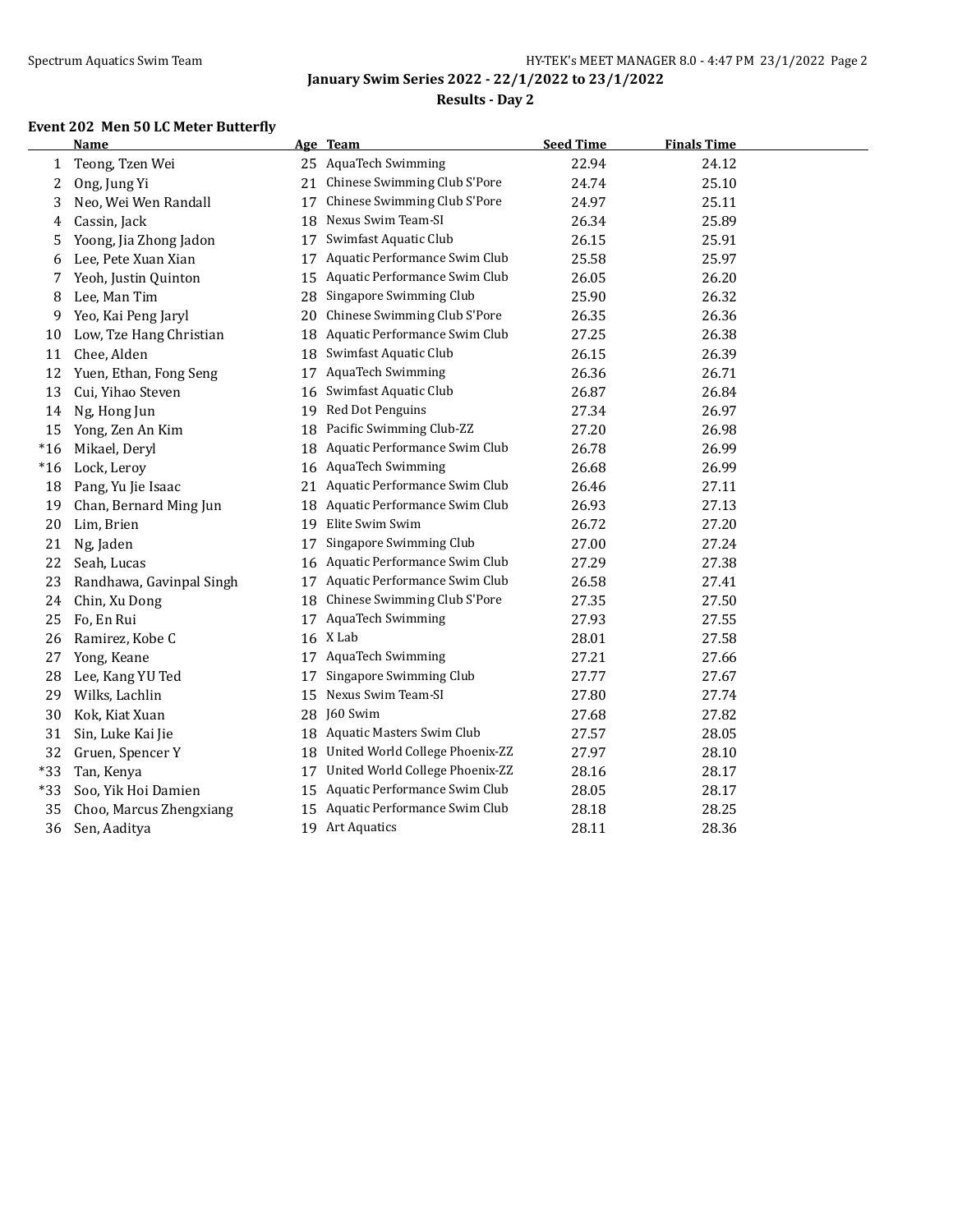**Results - Day 2**

#### **Event 203 Women 100 LC Meter Backstroke**

|       | <b>Name</b>                     | Age Team                                           | <b>Seed Time</b> | <b>Finals Time</b> |  |
|-------|---------------------------------|----------------------------------------------------|------------------|--------------------|--|
|       | 1 Yeo, Bonnie                   | 18 Chinese Swimming Club S'Pore                    | 1:04.93          | 1:07.39            |  |
|       | 32.51                           | 1:07.39 (34.88)                                    |                  |                    |  |
| 2.    | Liew, Li-Shan Chantal           | 24 Singapore Swimming Club                         | 1:03.67          | 1:09.12            |  |
|       | 33.09                           | 1:09.12 (36.03)                                    |                  |                    |  |
| 3     | Talwalkar, Emiko N              | 18 United World College Phoenix-ZZ                 | 1:06.70          | 1:09.29            |  |
|       | 33.19                           | 1:09.29 (36.10)                                    |                  |                    |  |
| 4     | YE, Rou Jing                    | 18 SwimDolphia Aquatic School                      | 1:08.15          | 1:09.60            |  |
|       | 33.32                           | 1:09.60 (36.28)                                    |                  |                    |  |
| 5     | Ng, Yi Ting Ashley              | 16 Ace Swim Club                                   | 1:10.05          | 1:09.96            |  |
|       | 34.49                           | 1:09.96 (35.47)                                    |                  |                    |  |
| 6     | Tan, Song Ci Charla             | 18 Chinese Swimming Club S'Pore                    | 1:09.32          | 1:10.03            |  |
|       | 33.81                           | 1:10.03 (36.22)                                    |                  |                    |  |
| 7     | Cheong, Tze Ing Chloe           | 20 Swimfast Aquatic Club                           | 1:07.16          | 1:10.78            |  |
|       | 34.02                           | 1:10.78 (36.76)                                    |                  |                    |  |
| 8     | Rachmadi, Carol                 | 17 Aquatic Performance Swim Club                   | 1:04.82          | 1:11.95            |  |
|       | 34.89                           | 1:11.95 (37.06)                                    |                  |                    |  |
| *9    | Yeoh, Yeann                     | 16 AquaTech Swimming                               | 1:10.98          | 1:12.01            |  |
|       | 34.64                           | 1:12.01 (37.37)                                    |                  |                    |  |
| *9    | Kaneko, Yuma                    | 16 Nexus Swim Team-SI                              | 1:10.23          | 1:12.01            |  |
|       | 35.46                           | 1:12.01 (36.55)                                    |                  |                    |  |
|       | Sin, Ying Jie                   | 16 AquaTech Swimming                               | 1:08.69          | 1:12.78            |  |
| 11    | 33.94                           | 1:12.78 (38.84)                                    |                  |                    |  |
|       |                                 | 17 Aquatic Masters Swim Club                       |                  |                    |  |
| 12    | Ling, Sze Yi Trina<br>35.06     |                                                    | 1:11.55          | 1:12.96            |  |
|       |                                 | 1:12.96 (37.90)<br>21 Swimfast Aquatic Club        |                  |                    |  |
| 13    | Lye, Li Hui, Genevieve<br>35.35 |                                                    | 1:11.69          | 1:13.12            |  |
|       |                                 | 1:13.12(37.77)<br>14 Tanglin Merlions              |                  |                    |  |
| $*14$ | Harrison, Mathilde              |                                                    | 1:13.17          | 1:13.40            |  |
|       | 35.76                           | 1:13.40 (37.64)<br>15 Chinese Swimming Club S'Pore |                  |                    |  |
| $*14$ | Ng, Xin Li Amanda               |                                                    | 1:17.20          | 1:13.40            |  |
|       | 35.42                           | 1:13.40 (37.98)<br>18 Nexus Swim Team-SI           |                  |                    |  |
| 16    | Albury, Zoe                     |                                                    | 1:10.73          | 1:14.04            |  |
|       | 35.99                           | 1:14.04 (38.05)                                    |                  |                    |  |
| 17    | Baker, Ava I                    | 16 United World College Phoenix-ZZ                 | 1:12.79          | 1:14.07            |  |
|       | 35.88                           | 1:14.07 (38.19)                                    |                  |                    |  |
| 18    | Koh, Rui Shan Jobey             | 15 SwimDolphia Aquatic School                      | 1:13.71          | 1:14.12            |  |
|       | 35.80                           | 1:14.12 (38.32)                                    |                  |                    |  |
| 19    | Lim, Qiao Kiera                 | 14 Elite Swim Swim                                 | 1:14.56          | 1:14.47            |  |
|       | 35.75                           | 1:14.47 (38.72)                                    |                  |                    |  |
|       | 20 Sorensen, Natalie            | 17 Uwcsea-East                                     | 1:09.58          | 1:14.55            |  |
|       | 34.60                           | 1:14.55 (39.95)                                    |                  |                    |  |
| 21    | Goh, Yu Xin                     | 14 Aquatic Masters Swim Club                       | 1:14.27          | 1:14.84            |  |
|       | 36.08                           | 1:14.84 (38.76)                                    |                  |                    |  |
| 22    | Albury, Holly                   | 17 Ais Sharks Swim Team                            | 1:13.39          | 1:15.04            |  |
|       | 36.62                           | 1:15.04 (38.42)                                    |                  |                    |  |
| 23    | Buchsbaum, Emma                 | 17 United World College Phoenix-ZZ                 | 1:11.17          | 1:15.29            |  |
|       | 35.85                           | 1:15.29 (39.44)                                    |                  |                    |  |
|       | 24 Har, Mint                    | 14 Swimfast Aquatic Club                           | 1:13.04          | 1:15.58            |  |
|       | 36.06                           | 1:15.58 (39.52)                                    |                  |                    |  |
| 25    | Harger, Allison                 | 14 Uwcsea-East                                     | 1:16.00          | 1:16.70            |  |
|       | 36.80                           | 1:16.70 (39.90)                                    |                  |                    |  |
| 26    | Mak, Elyza                      | 16 Aquarian Aquatic School                         | 1:14.79          | 1:17.23            |  |
|       | 37.58                           | 1:17.23 (39.65)                                    |                  |                    |  |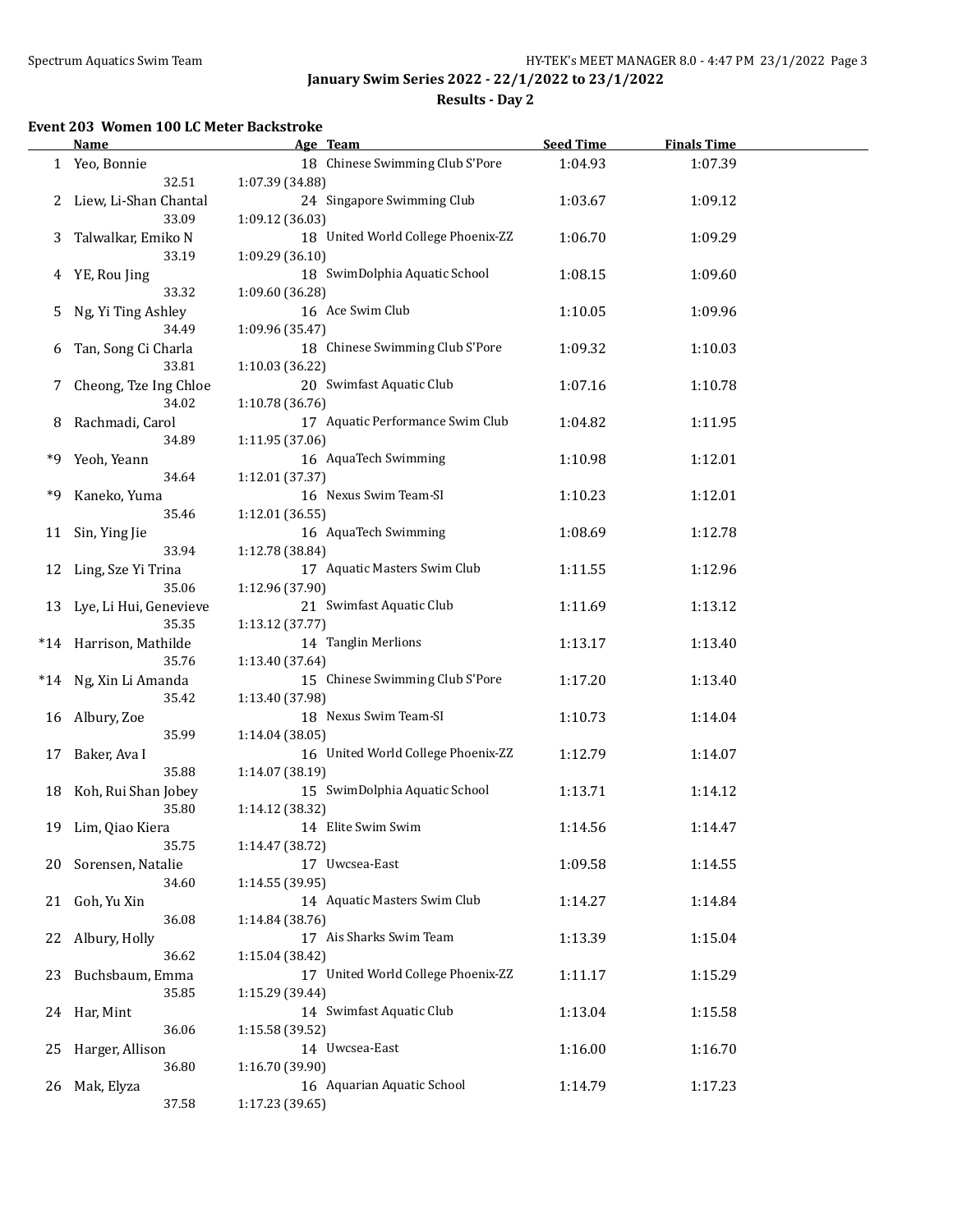## **Results - Day 2**

# **(Event 203 Women 100 LC Meter Backstroke)**

|          | Name                                      | Age Team                           | <b>Seed Time</b> | <b>Finals Time</b> |  |
|----------|-------------------------------------------|------------------------------------|------------------|--------------------|--|
| 27       | Koh, Kai Lin                              | 15 Aquatic Masters Swim Club       | 1:17.56          | 1:18.22            |  |
|          | 37.36                                     | 1:18.22 (40.86)                    |                  |                    |  |
| 28       | Gwee, Min Xin                             | 16 Swimfast Aquatic Club           | 1:12.04          | 1:18.78            |  |
|          | 36.87                                     | 1:18.78 (41.91)                    |                  |                    |  |
| 29       | Vanderjagt, Emma                          | 18 Cis Huskies Swim Team-ZZ        | 1:17.58          | 1:19.54            |  |
|          | 37.77                                     | 1:19.54 (41.77)                    |                  |                    |  |
| 30       | HO, Zi Rui Lauren                         | Swimfast Aquatic Club<br>13.       | 1:17.04          | 1:20.86            |  |
|          | 39.13                                     | 1:20.86 (41.73)                    |                  |                    |  |
| $\cdots$ | Smith, Isabelle L                         | 16 United World College Phoenix-ZZ | 1:09.75          | DQ                 |  |
|          | SW 4.4 Started before the starting signal |                                    |                  |                    |  |
|          | 36.24                                     | DO (36.61)                         |                  |                    |  |
| $---$    | Tan, Rain Renee                           | 16 Aquatic Performance Swim Club   | 1:12.66          | <b>NS</b>          |  |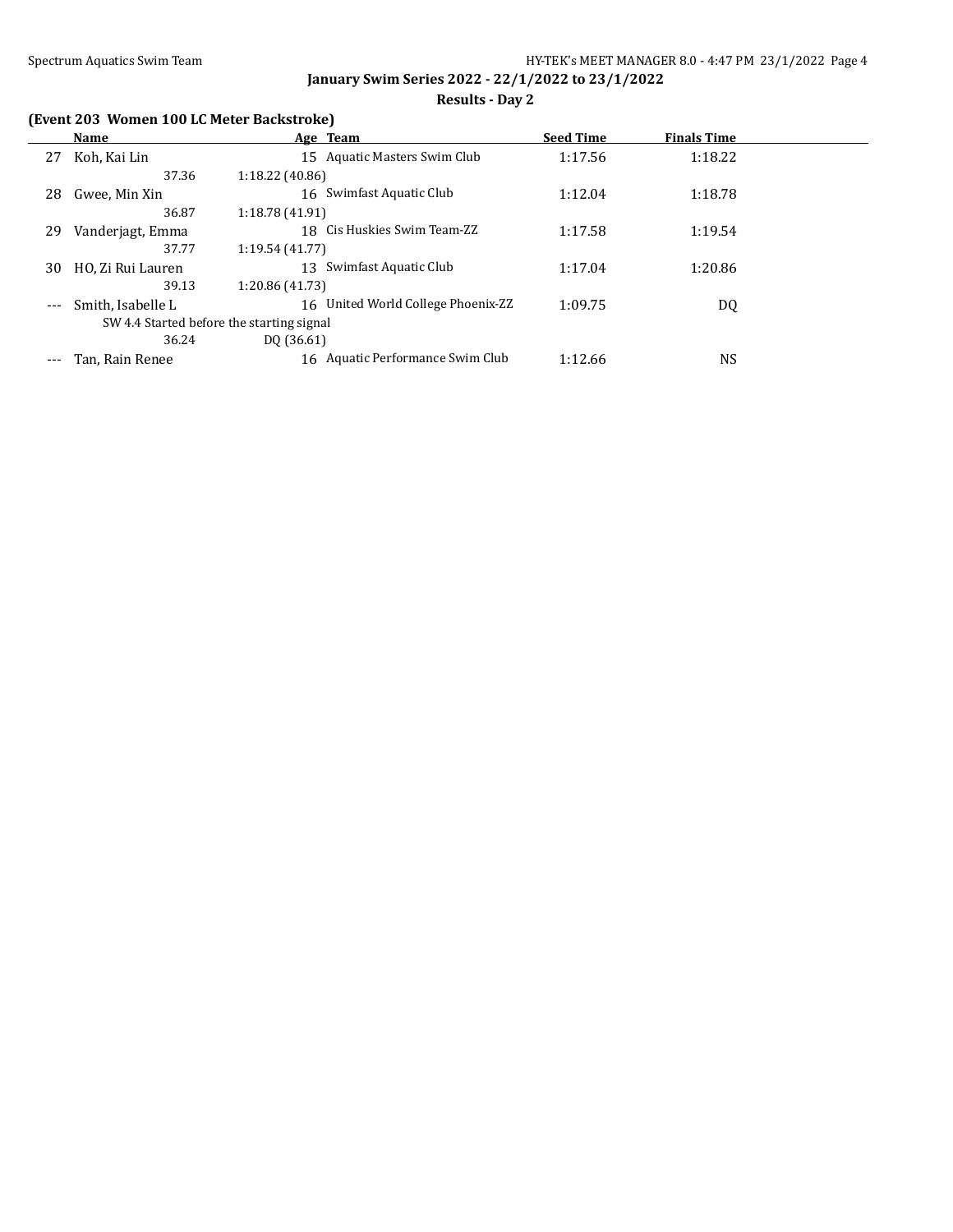**Results - Day 2**

#### **Event 204 Men 100 LC Meter Backstroke**

|    | Name                              | Age Team                                              | <b>Seed Time</b> | <b>Finals Time</b> |  |
|----|-----------------------------------|-------------------------------------------------------|------------------|--------------------|--|
|    | 1 Lee, Donovan<br>28.36           | 22 AquaTech Swimming<br>58.43 (30.07)                 | 55.90            | 58.43              |  |
| 2  | Ang, Wei Maximillian<br>28.44     | 21 Aquatic Masters Swim Club<br>58.59 (30.15)         | 57.84            | 58.59              |  |
| 3  | Tan, Zachary Yi Qiang<br>29.06    | 18 Chinese Swimming Club S'Pore<br>59.76 (30.70)      | 59.90            | 59.76              |  |
| 4  | Cheng, Reagan                     | 14 Chinese Swimming Club S'Pore                       | 1:03.22          | 1:01.06            |  |
| 5  | 29.61<br>Koo, Yingxuan Gabriel    | 1:01.06 (31.45)<br>17 Aquatic Performance Swim Club   | 56.58            | 1:01.28            |  |
| 6  | 27.39<br>Lim, Marc                | 1:01.28 (33.89)<br>16 AquaTech Swimming               | 1:00.57          | 1:01.45            |  |
| 7  | 30.29<br>Chiam, Cohen Barron      | 1:01.45(31.16)<br>16 Swimfast Aquatic Club            | 1:01.93          | 1:01.95            |  |
| 8  | 30.49<br>Gerber, Jakob N          | 1:01.95 (31.46)<br>16 United World College Phoenix-ZZ | 59.95            | 1:02.15            |  |
| 9  | 30.11<br>Lim, Ignatius            | 1:02.15 (32.04)<br>17 Singapore Swimming Club         | 1:02.51          | 1:02.47            |  |
| 10 | 29.91<br>Ang, Li Mitchell         | 1:02.47 (32.56)<br>19 Aquatic Masters Swim Club       | 58.45            | 1:02.58            |  |
| 11 | 30.69<br>Ong, Chen Jie Marcus     | 1:02.58 (31.89)<br>16 Chinese Swimming Club S'Pore    | 1:03.88          | 1:02.80            |  |
| 12 | 30.57<br>Yeo, Kai Hsuen           | 1:02.80 (32.23)<br>15 Chinese Swimming Club S'Pore    | 1:04.76          | 1:03.90            |  |
| 13 | 30.51<br>Chan, Yi Xuan Jonathan   | 1:03.90 (33.39)<br>15 Chinese Swimming Club S'Pore    | 1:04.97          | 1:04.02            |  |
|    | 30.57<br>14 Terao, Kento<br>31.70 | 1:04.02 (33.45)<br>16 Uwcsea-East<br>1:04.09 (32.39)  | 1:04.86          | 1:04.09            |  |
| 15 | Ng, Jaden<br>30.26                | 17 Singapore Swimming Club<br>1:04.16 (33.90)         | 1:02.34          | 1:04.16            |  |
|    | 16 Pang, Yu Jie Isaac<br>30.81    | 21 Aquatic Performance Swim Club<br>1:04.34 (33.53)   | 1:04.12          | 1:04.34            |  |
| 17 | Zarak, Jake<br>31.25              | 17 Aquatic Performance Swim Club<br>1:04.51(33.26)    | 1:06.25          | 1:04.51            |  |
|    | 18 Yeo, Timothy<br>30.95          | 18 Singapore Swimming Club<br>1:04.54 (33.59)         | 1:03.29          | 1:04.54            |  |
|    | 19 Wong, Glenden<br>30.97         | 16 Aquatic Performance Swim Club<br>1:04.88 (33.91)   | 1:03.30          | 1:04.88            |  |
| 20 | Lee, Xing Hong Julian<br>31.33    | 14 Aquatic Performance Swim Club<br>1:05.44 (34.11)   | 1:05.77          | 1:05.44            |  |
| 21 | Soo, Yik Hoi Damien<br>32.03      | 15 Aquatic Performance Swim Club<br>1:05.59 (33.56)   | 1:06.05          | 1:05.59            |  |
| 22 | Wong, Jeng Ian<br>31.12           | 15 Chinese Swimming Club S'Pore<br>1:05.60 (34.48)    | 1:05.18          | 1:05.60            |  |
| 23 | Yap, Yan Xi Brandon<br>31.68      | 16 Aquarian Aquatic School<br>1:05.74 (34.06)         | 1:06.42          | 1:05.74            |  |
| 24 | Mertens, Maximilian<br>31.66      | 15 Aquatic Performance Swim Club<br>1:06.00 (34.34)   | 1:06.73          | 1:06.00            |  |
| 25 | Yin, Joshua Hao Zhe<br>32.35      | 15 Pacific Swimming Club-ZZ<br>1:06.36 (34.01)        | 1:05.60          | 1:06.36            |  |
|    | 26 Lim, Brien<br>31.68            | 19 Elite Swim Swim<br>1:06.66 (34.98)                 | 1:02.20          | 1:06.66            |  |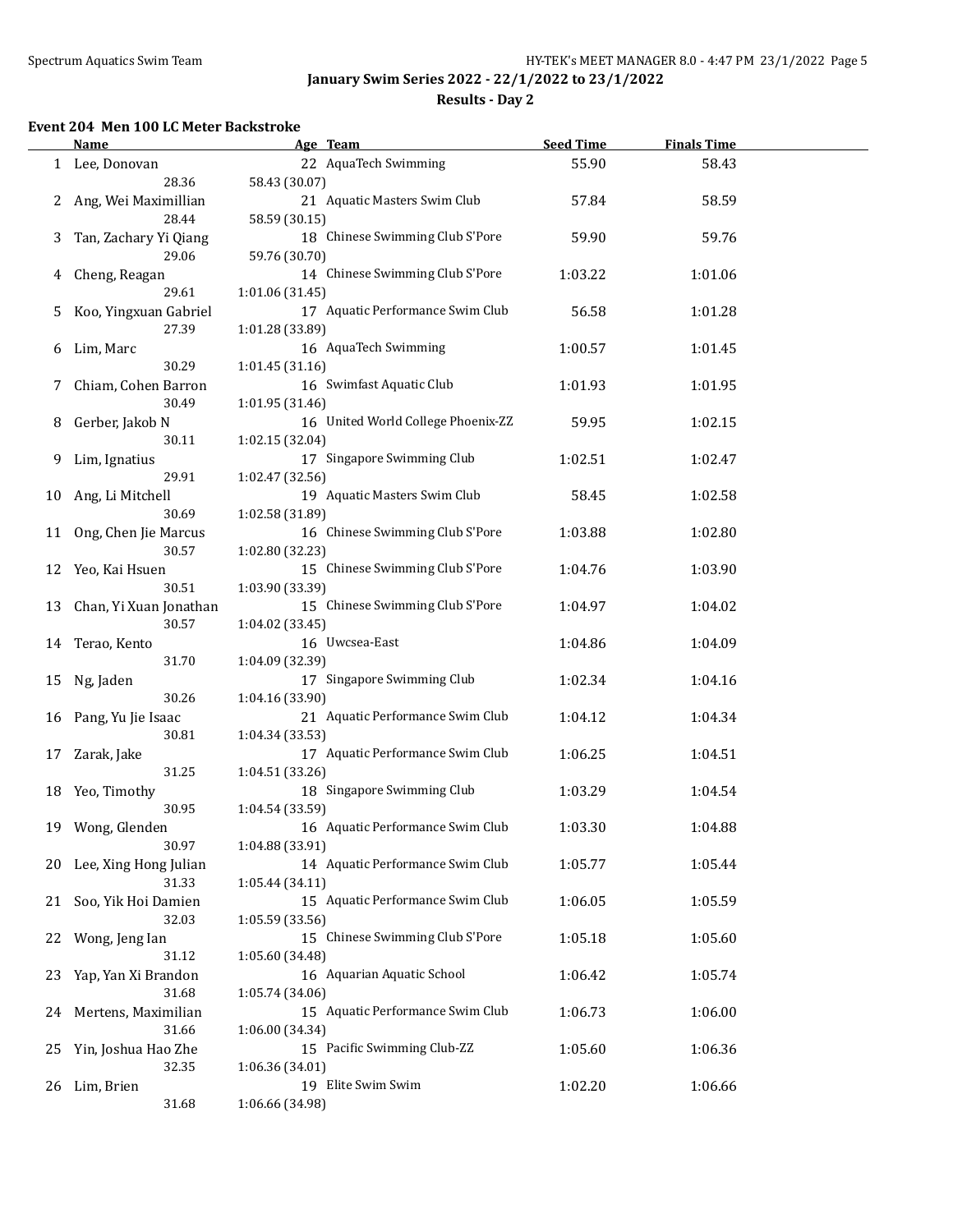## **Results - Day 2**

## **(Event 204 Men 100 LC Meter Backstroke)**

|    | Name                  | Age Team                      | <b>Seed Time</b> | <b>Finals Time</b> |  |
|----|-----------------------|-------------------------------|------------------|--------------------|--|
| 27 | Ghannam, Karl         | 16 Uwcsea-East                | 1:05.09          | 1:06.89            |  |
|    | 31.88                 | 1:06.89(35.01)                |                  |                    |  |
| 28 | Seah, Johnavan        | 15 AguaTech Swimming          | 1:08.12          | 1:07.09            |  |
|    | 32.24                 | 1:07.09(34.85)                |                  |                    |  |
| 29 | Tan, Micaiah          | 16 AquaTech Swimming          | 1:04.35          | 1:07.20            |  |
|    | 31.85                 | 1:07.20(35.35)                |                  |                    |  |
| 30 | Leong, Wei Sheng, Ian | 15 SwimDolphia Aquatic School | 1:04.69          | 1:07.25            |  |
|    | 32.32                 | 1:07.25(34.93)                |                  |                    |  |
| 31 | Lock, Leroy           | 16 AquaTech Swimming          | 1:04.53          | 1:08.65            |  |
|    | 33.51                 | 1:08.65(35.14)                |                  |                    |  |
| 32 | Tan, Sage             | Ace Swim Club<br>17           | 1:04.28          | 1:09.10            |  |
|    | 33.11                 | 1:09.10 (35.99)               |                  |                    |  |
|    |                       |                               |                  |                    |  |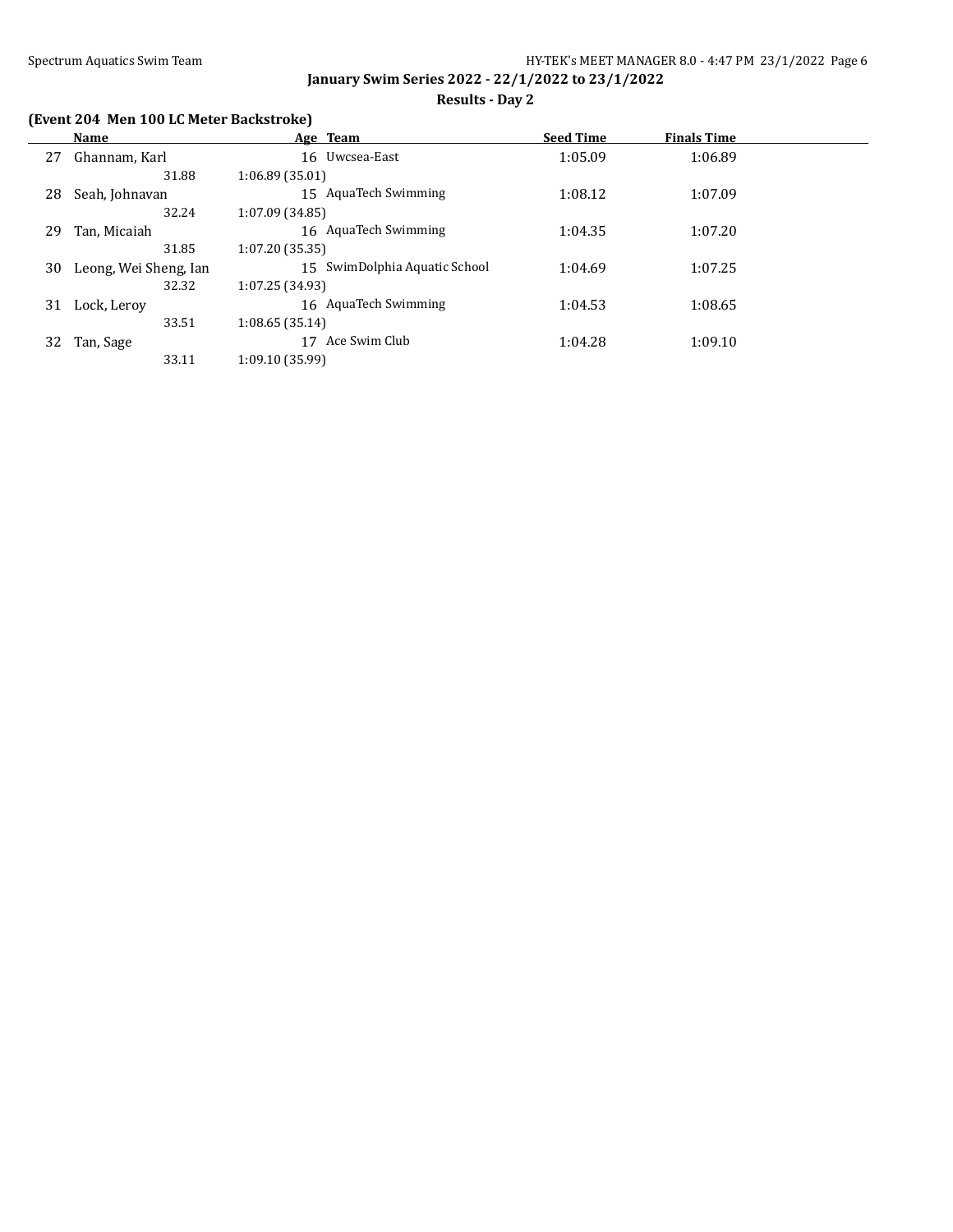**Results - Day 2**

#### **Event 205 Women 200 LC Meter IM**

|    | Name                       | Age Team                           | <b>Seed Time</b> | <b>Finals Time</b> |  |
|----|----------------------------|------------------------------------|------------------|--------------------|--|
|    | 1 Quah, Jing Wen           | 22 Swimfast Aquatic Club           | 2:15.78          | 2:18.79            |  |
|    | 29.23                      | 1:04.26 (35.03)<br>1:45.90 (41.64) | 2:18.79 (32.89)  |                    |  |
|    | 2 Yip, Sarah Angelique     | 19 Singapore Swimming Club         | 2:25.82          | 2:27.89            |  |
|    | 29.93                      | 1:09.59 (39.66)<br>1:54.03 (44.44) | 2:27.89 (33.86)  |                    |  |
|    | 3 Soosai, Alicia L         | 19 Singapore Swimming Club         | 2:25.41          | 2:28.82            |  |
|    | 32.11                      | 1:11.29(39.18)<br>1:53.74 (42.45)  | 2:28.82 (35.08)  |                    |  |
|    | 4 Yeo, Bonnie              | 18 Chinese Swimming Club S'Pore    | 2:24.71          | 2:29.86            |  |
|    | 31.67                      | 1:11.13 (39.46)<br>1:53.98 (42.85) | 2:29.86 (35.88)  |                    |  |
|    | 5 Loo, Chloe I             | 15 AquaTech Swimming               | 2:33.91          | 2:31.52            |  |
|    | 32.11                      | 1:13.23(41.12)<br>1:55.81 (42.58)  | 2:31.52 (35.71)  |                    |  |
|    | 6 Ng, Yi Ting Ashley       | 16 Ace Swim Club                   | 2:32.82          | 2:32.75            |  |
|    | 32.64                      | 1:11.73 (39.09)<br>1:58.93 (47.20) | 2:32.75 (33.82)  |                    |  |
|    | 7 Ng, Xin Li Amanda        | 15 Chinese Swimming Club S'Pore    | 2:34.04          | 2:33.05            |  |
|    | 32.95                      | 1:13.33 (40.38)<br>1:56.54 (43.21) | 2:33.05 (36.51)  |                    |  |
|    |                            | 18 SwimDolphia Aquatic School      |                  |                    |  |
|    | 8 YE, Rou Jing<br>32.31    | 1:09.91(37.60)<br>1:57.58 (47.67)  | 2:37.27          | 2:33.06            |  |
|    |                            | 17 Aquatic Masters Swim Club       | 2:33.06 (35.48)  |                    |  |
|    | 9 Ling, Sze Yi Trina       |                                    | 2:25.68          | 2:34.03            |  |
|    | 32.89                      | 1:14.37(41.48)<br>1:59.23 (44.86)  | 2:34.03 (34.80)  |                    |  |
|    | 10 Chew, En Vivienne       | 14 Ace Swim Club                   | 2:34.32          | 2:35.59            |  |
|    | 31.63                      | 1:13.26(41.63)<br>1:58.82 (45.56)  | 2:35.59 (36.77)  |                    |  |
|    | 11 Liau, Jing Xuan Claresa | 18 Chinese Swimming Club S'Pore    | 2:33.00          | 2:36.41            |  |
|    | 32.05                      | 1:13.95 (41.90)<br>1:58.45 (44.50) | 2:36.41 (37.96)  |                    |  |
|    | 12 Some, Xuan Hui Lynette  | 15 Chinese Swimming Club S'Pore    | 2:37.34          | 2:36.61            |  |
|    | 31.97                      | 1:12.47 (40.50)<br>1:58.72 (46.25) | 2:36.61 (37.89)  |                    |  |
|    | 13 Gray, Lucie             | 20 Aquatic Performance Swim Club   | 2:29.40          | 2:36.99            |  |
|    | 32.72                      | 1:59.36 (44.49)<br>1:14.87(42.15)  | 2:36.99 (37.63)  |                    |  |
|    | 14 Yang, Seira             | 14 Aquatic Performance Swim Club   | 2:41.92          | 2:37.05            |  |
|    | 32.29                      | 1:14.43(42.14)<br>2:02.85 (48.42)  | 2:37.05 (34.20)  |                    |  |
|    | 15 Yeo, Rachael Ying Xuan  | 15 Pacific Swimming Club-ZZ        | 2:35.67          | 2:37.20            |  |
|    | 32.49                      | 1:14.88 (42.39)<br>2:00.81 (45.93) | 2:37.20 (36.39)  |                    |  |
|    | 16 Albury, Zoe             | 18 Nexus Swim Team-SI              | 2:33.69          | 2:37.58            |  |
|    | 33.28                      | 1:15.61 (42.33)<br>2:01.14 (45.53) | 2:37.58 (36.44)  |                    |  |
|    | 17 Ang, Candice Ruo Han    | 19 Aquatic Performance Swim Club   | 2:32.33          | 2:37.77            |  |
|    | 33.45                      | 1:14.02 (40.57)<br>2:01.11 (47.09) | 2:37.77 (36.66)  |                    |  |
|    | 18 Lim, Wan Ting           | 16 Swimfast Aquatic Club           | 2:28.94          | 2:38.74            |  |
|    | 32.39                      | 1:16.34(43.95)<br>2:02.27 (45.93)  | 2:38.74 (36.47)  |                    |  |
|    | *19 Rachmadi, Carol        | 17 Aquatic Performance Swim Club   | 2:29.19          | 2:39.42            |  |
|    | 34.59                      | 1:15.94 (41.35)<br>2:03.41 (47.47) | 2:39.42 (36.01)  |                    |  |
|    | *19 Lim, Isabel            | 14 Singapore Swimming Club         | 2:40.49          | 2:39.42            |  |
|    | 34.93                      | 1:16.00(41.07)<br>2:02.36 (46.36)  | 2:39.42 (37.06)  |                    |  |
|    | 21 Lee, Jeriel             | 13 Singapore Swimming Club         | 2:35.49          | 2:39.51            |  |
|    | 33.38                      | 2:04.57 (49.35)<br>1:15.22 (41.84) | 2:39.51 (34.94)  |                    |  |
| 22 | Leong, Jing Ping, Crystal  | 18 SwimDolphia Aquatic School      | 2:35.77          | 2:40.04            |  |
|    | 33.57                      | 2:04.69 (47.08)<br>1:17.61 (44.04) | 2:40.04 (35.35)  |                    |  |
| 23 | Koh, Rui Shan Jobey        | 15 SwimDolphia Aquatic School      | 2:44.60          | 2:40.67            |  |
|    | 34.02                      | 2:03.31 (47.36)<br>1:15.95 (41.93) | 2:40.67 (37.36)  |                    |  |
| 24 | Mastamam, Azlina           | 13 Olympia Swimming Club           | 2:37.19          | 2:41.86            |  |
|    | 33.43                      | 2:05.21 (49.42)<br>1:15.79 (42.36) | 2:41.86 (36.65)  |                    |  |
| 25 | Ng, Xin Yee Amelia         | 16 Swimfast Aquatic Club           | 2:43.83          | 2:42.52            |  |
|    | 33.61                      | 2:03.65 (49.19)<br>1:14.46 (40.85) | 2:42.52 (38.87)  |                    |  |
| 26 | Koh, Victoria              | 14 Aquatic Performance Swim Club   | 2:44.64          | 2:43.19            |  |
|    | 34.07                      | 1:19.42 (45.35)<br>2:07.22 (47.80) | 2:43.19 (35.97)  |                    |  |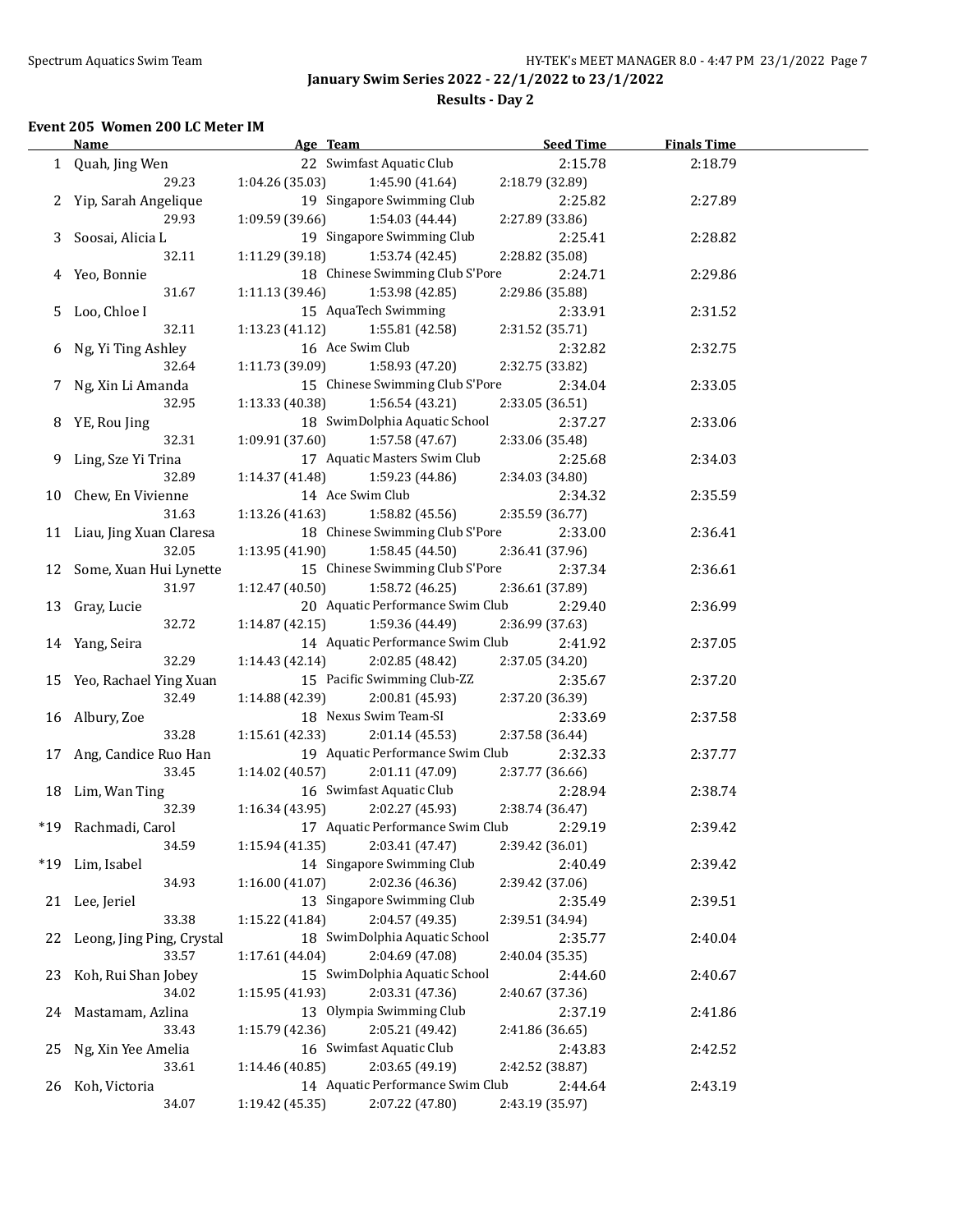## **Results - Day 2**

# **(Event 205 Women 200 LC Meter IM)**

|    | Name                | Age Team       |                                    | <b>Seed Time</b>                                                                           | <b>Finals Time</b> |  |
|----|---------------------|----------------|------------------------------------|--------------------------------------------------------------------------------------------|--------------------|--|
| 27 | Ng, Daphne          | 17             | Swimfast Aquatic Club              | 2:42.32                                                                                    | 2:43.73            |  |
|    | 34.18               | 1:18.05(43.87) | 2:07.43 (49.38)                    | 2:43.73 (36.30)                                                                            |                    |  |
| 28 | Smith, Isabelle L   |                | 16 United World College Phoenix-ZZ | 2:36.38                                                                                    | 2:44.03            |  |
|    | 33.88               | 1:16.81(42.93) | 2:06.11(49.30)                     | 2:44.03 (37.92)                                                                            |                    |  |
|    | --- Mayuzumi, Julia |                | 19 The American Club               | 2:38.37                                                                                    | DQ                 |  |
|    |                     |                |                                    | SW 7.6 Both hands did not touch simultaneously or separated at the Turn or Finish - breast |                    |  |
|    | 33.83               | 1:17.11(43.28) | 2:01.39 (44.28)                    | DO (39.31)                                                                                 |                    |  |
|    | --- Zhi, Melody     | 16 Uwcsea-East |                                    | 2:44.36                                                                                    | NS                 |  |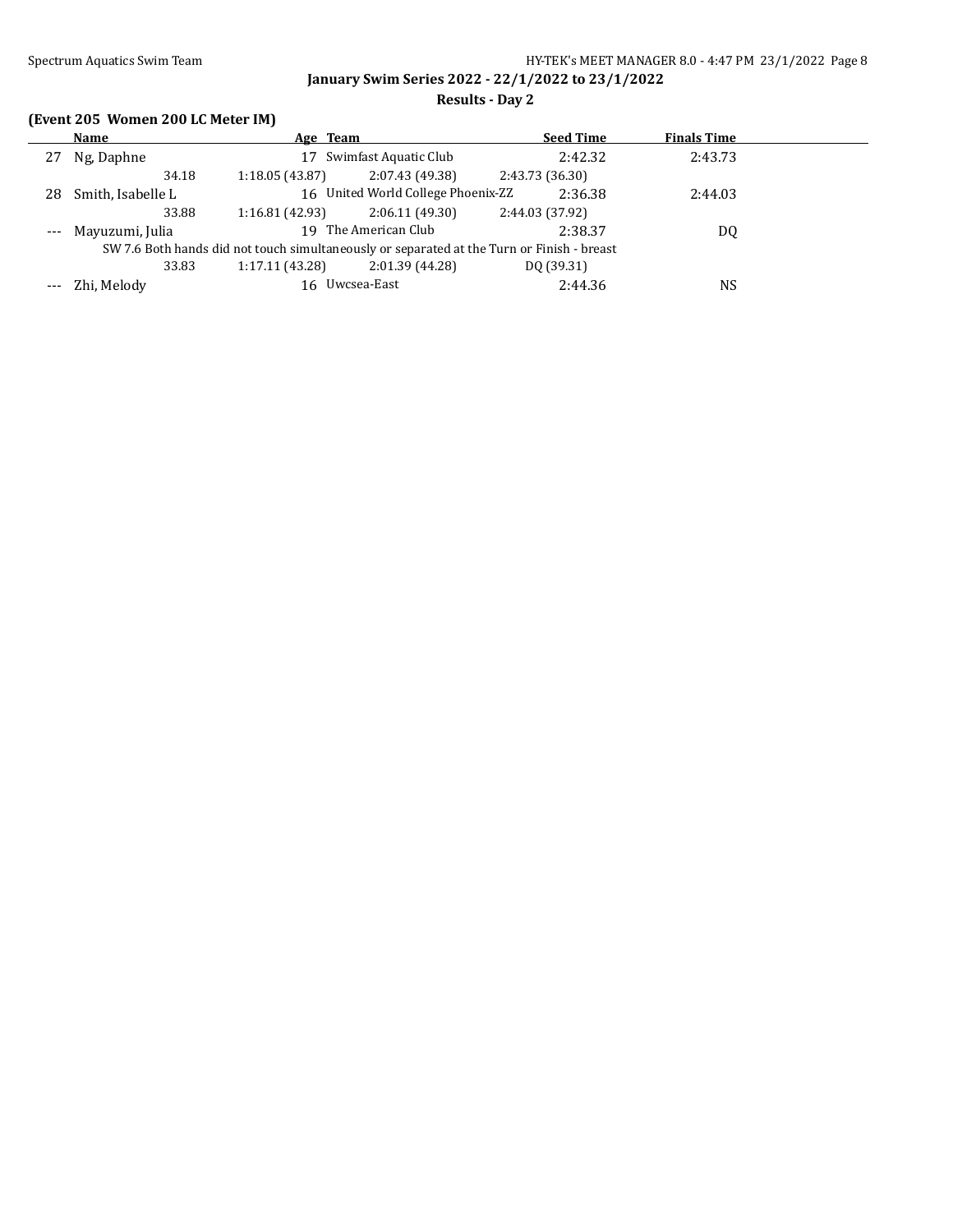## **Results - Day 2**

#### **Event 206 Men 200 LC Meter IM**

|    | <b>Name</b>               | Age Team                                                   | <b>Seed Time</b> | <b>Finals Time</b> |  |
|----|---------------------------|------------------------------------------------------------|------------------|--------------------|--|
|    | 1 Pang, Sheng Jun         | 30 AquaTech Swimming                                       | 2:00.99          | 2:04.96            |  |
|    | 27.18                     | 1:01.49 (34.31)<br>1:36.18 (34.69)                         | 2:04.96 (28.78)  |                    |  |
|    | 2 Chiam, Cohen Barron     | 16 Swimfast Aquatic Club                                   | 2:07.86          | 2:09.92            |  |
|    | 27.56                     | 1:02.11 (34.55)<br>1:39.06 (36.95)                         | 2:09.92 (30.86)  |                    |  |
|    | 3 Lin, Hayden             | 17 AquaTech Swimming                                       | 2:11.49          | 2:11.15            |  |
|    | 28.29                     | 1:04.37 (36.08)<br>1:40.13 (35.76)                         | 2:11.15 (31.02)  |                    |  |
|    | 4 Tan, Ephraim            | 18 Aquatic Performance Swim Club                           | 2:08.97          | 2:11.71            |  |
|    | 27.83                     | 1:02.08 (34.25)<br>1:41.07 (38.99)                         | 2:11.71 (30.64)  |                    |  |
|    |                           | 17 Chinese Swimming Club S'Pore                            |                  |                    |  |
|    | 5 Tay, Zackery Quan Long  |                                                            | 2:11.19          | 2:11.78            |  |
|    | 28.39                     | 1:40.63 (39.59)<br>1:01.04 (32.65)<br>17 AquaTech Swimming | 2:11.78 (31.15)  |                    |  |
|    | 6 Loo, Russell            |                                                            | 2:10.44          | 2:12.16            |  |
|    | 27.23                     | 1:01.53 (34.30)<br>1:41.51 (39.98)                         | 2:12.16 (30.65)  |                    |  |
|    | 7 Lium, Jerald            | 18 Aquatic Masters Swim Club                               | 2:07.21          | 2:12.79            |  |
|    | 27.92                     | 1:02.70 (34.78)<br>1:41.97 (39.27)                         | 2:12.79 (30.82)  |                    |  |
|    | 8 Schuster, Connor        | 17 Aquatic Performance Swim Club                           | 2:16.14          | 2:13.72            |  |
|    | 26.43                     | 1:01.66 (35.23)<br>1:42.69 (41.03)                         | 2:13.72 (31.03)  |                    |  |
|    | 9 Chee, Alden             | 18 Swimfast Aquatic Club                                   | 2:13.38          | 2:15.41            |  |
|    | 27.84                     | 1:04.12(36.28)<br>1:44.67 (40.55)                          | 2:15.41 (30.74)  |                    |  |
|    | 10 Chan, Bernard Ming Jun | 18 Aquatic Performance Swim Club                           | 2:11.49          | 2:15.60            |  |
|    | 28.34                     | 1:03.88(35.54)<br>1:43.87 (39.99)                          | 2:15.60 (31.73)  |                    |  |
|    | 11 Adeney, Michael        | 19 Nexus Swim Team-SI                                      | 2:15.75          | 2:15.87            |  |
|    | 28.43                     | 1:03.05(34.62)<br>1:43.97 (40.92)                          | 2:15.87 (31.90)  |                    |  |
|    | 12 Chrisstoffels, Niels   | 18 Nexus Swim Team-SI                                      | 2:10.67          | 2:15.88            |  |
|    | 26.86                     | 1:04.86 (38.00)<br>1:45.40 (40.54)                         | 2:15.88 (30.48)  |                    |  |
|    | 13 Ng, Yi Wang            | 16 Aquatic Performance Swim Club                           | 2:14.66          | 2:16.14            |  |
|    | 29.74                     | 1:06.75(37.01)<br>1:45.69 (38.94)                          | 2:16.14 (30.45)  |                    |  |
|    | 14 Goh, Lachlan           | 16 AquaTech Swimming                                       | 2:14.96          | 2:17.05            |  |
|    | 28.39                     | 1:04.38(35.99)<br>1:44.31 (39.93)                          | 2:17.05 (32.74)  |                    |  |
|    | 15 Ong, Chen Jie Marcus   | 16 Chinese Swimming Club S'Pore                            | 2:14.97          | 2:17.13            |  |
|    | 28.69                     | 1:03.78 (35.09)<br>1:44.49 (40.71)                         | 2:17.13 (32.64)  |                    |  |
|    | 16 Ang, YuZhe Matthew     | 15 Ace Swim Club                                           | 2:16.16          | 2:17.43            |  |
|    | 28.98                     | 1:03.49 (34.51)                                            |                  |                    |  |
|    |                           | 1:45.86 (42.37)                                            | 2:17.43 (31.57)  |                    |  |
|    | 17 YU, Lennon             | 16 SwimDolphia Aquatic School                              | 2:18.10          | 2:17.90            |  |
|    | 28.48                     | 1:03.99 (35.51)<br>1:45.06 (41.07)                         | 2:17.90 (32.84)  |                    |  |
|    | 18 Tan, Jon Heng Sheldon  | 17 AquaTech Swimming                                       | 2:19.49          | 2:18.87            |  |
|    | 29.83                     | 1:07.36 (37.53)<br>1:49.82 (42.46)                         | 2:18.87 (29.05)  |                    |  |
|    | 19 Makela, Rasmus P       | 18 Uwcsea-East                                             | 2:18.86          | 2:20.03            |  |
|    | 29.00                     | 1:48.51 (41.17)<br>1:07.34 (38.34)                         | 2:20.03 (31.52)  |                    |  |
|    | 20 Ong, Yi Hao Terence    | 18 Aquatic Performance Swim Club                           | 2:11.87          | 2:20.41            |  |
|    | 29.66                     | 1:47.18 (38.99)<br>1:08.19 (38.53)                         | 2:20.41 (33.23)  |                    |  |
|    | 21 Lee, Zane Ricardo      | 15 Chinese Swimming Club S'Pore                            | 2:22.64          | 2:20.59            |  |
|    | 28.93                     | 1:05.52 (36.59)<br>1:49.49 (43.97)                         | 2:20.59 (31.10)  |                    |  |
| 22 | Koh, Wen Kang Aidan       | 14 Olympia Swimming Club                                   | 2:20.93          | 2:20.82            |  |
|    | 30.12                     | 1:49.22 (41.88)<br>1:07.34 (37.22)                         | 2:20.82 (31.60)  |                    |  |
| 23 | Martynyuk, Ivan           | 15 Aquatic Performance Swim Club                           | 2:22.74          | 2:21.87            |  |
|    | 29.98                     | 1:09.55 (39.57)<br>1:48.42 (38.87)                         | 2:21.87 (33.45)  |                    |  |
| 24 | Ang, Yukai Luke           | 14 Ace Swim Club                                           | 2:21.13          | 2:21.91            |  |
|    | 30.74                     | 1:49.45 (41.77)<br>1:07.68 (36.94)                         | 2:21.91 (32.46)  |                    |  |
| 25 | Hew, Jeffrey              | 18 Swimfast Aquatic Club                                   | 2:22.78          | 2:23.05            |  |
|    | 30.88                     | 1:51.15 (43.19)<br>1:07.96 (37.08)                         | 2:23.05 (31.90)  |                    |  |
| 26 | Terao, Kento              | 16 Uwcsea-East                                             | 2:20.35          | 2:23.30            |  |
|    | 30.73                     | 1:07.99 (37.26)<br>1:49.20 (41.21)                         | 2:23.30 (34.10)  |                    |  |
|    |                           |                                                            |                  |                    |  |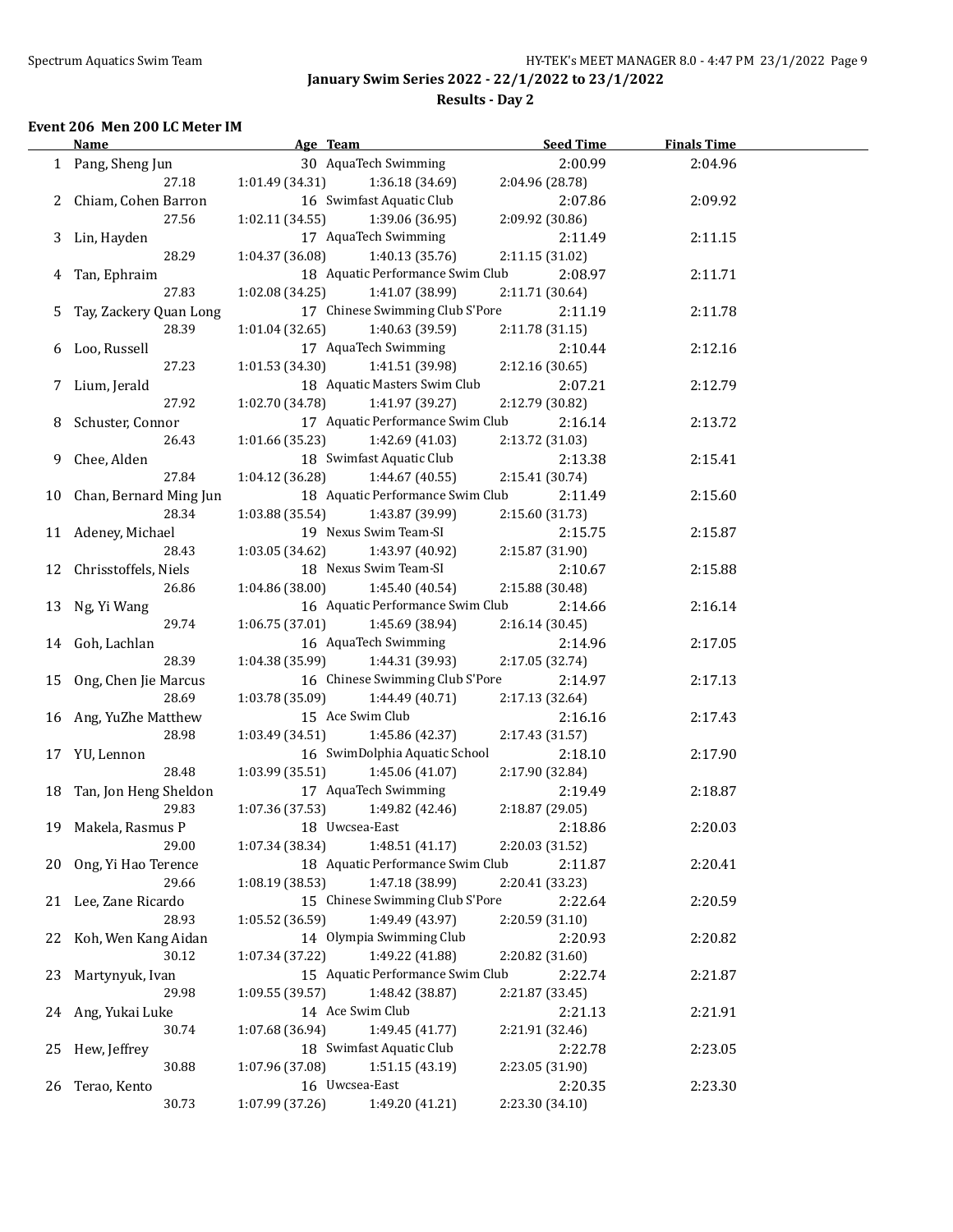**January Swim Series 2022 - 22/1/2022 to 23/1/2022 Results - Day 2**

#### **(Event 206 Men 200 LC Meter IM)**

#### **Name Age Team Seed Time Finals Time** 27 Yin, Joshua Hao Zhe 15 Pacific Swimming Club-ZZ 2:19.79 2:23.43 30.03 1:06.79 (36.76) 1:51.98 (45.19) 2:23.43 (31.45) 28 Ko, Qi Hao Jayden 16 Singapore Swimming Club 2:22.49 2:23.81 30.17 1:11.34 (41.17) 1:48.83 (37.49) 2:23.81 (34.98) 29 Wee, En Xun Gabriel 16 Art Aquatics 2:21.42 2:23.95 29.82 1:10.36 (40.54) 1:51.69 (41.33) 2:23.95 (32.26) 30 Zarak, Jake 17 Aquatic Performance Swim Club 2:21.98 2:24.18 28.82 1:05.48 (36.66) 1:49.64 (44.16) 2:24.18 (34.54) 31 Ghannam, Karl 16 Uwcsea-East 2:20.23 2:25.05 29.74 1:09.07 (39.33) 1:50.13 (41.06) 2:25.05 (34.92) 32 Lock, Leroy 16 AquaTech Swimming 2:17.76 2:28.79 29.39 1:09.30 (39.91) 1:56.08 (46.78) 2:28.79 (32.71) 33 Leong, Wei Sheng, Ian 15 SwimDolphia Aquatic School 2:23.76 2:28.97 31.80 1:10.63 (38.83) 1:56.34 (45.71) 2:28.97 (32.63) --- Heng, Zheng Han Julian 15 Chinese Swimming Club S'Pore 2:21.62 DQ SW 7.6 Both hands did not touch simultaneously or separated at the Turn or Finish - breast 30.18 1:07.84 (37.66) 1:49.98 (42.14) DQ (32.48) --- Tan, Bradley 20 AquaTech Swimming 2:08.13 NS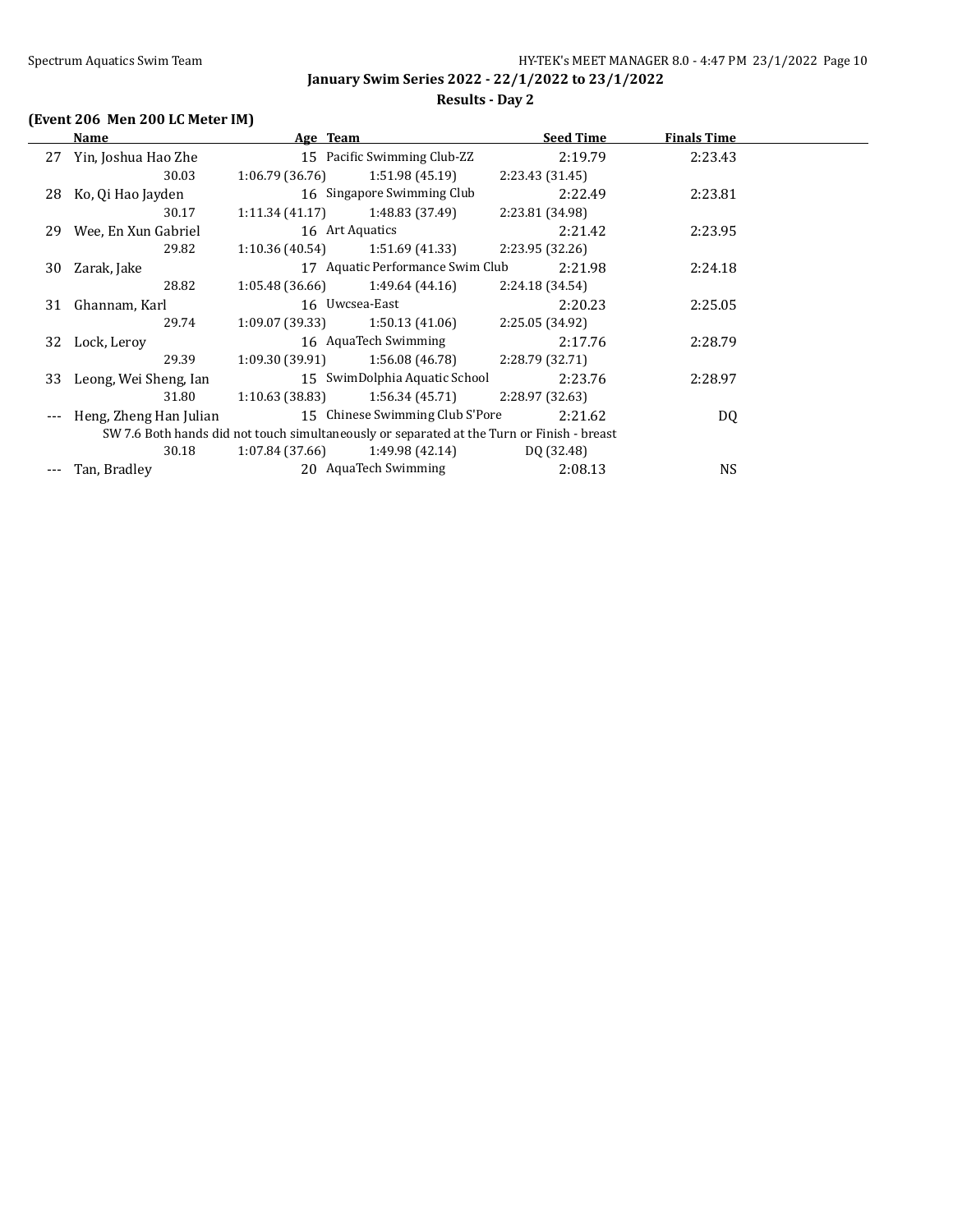**Results - Day 2**

## **Event 207 Women 400 LC Meter Freestyle**

|    | <b>Name</b>               | Age Team        |                                    | <b>Seed Time</b> | <b>Finals Time</b> |  |
|----|---------------------------|-----------------|------------------------------------|------------------|--------------------|--|
|    | 1 Quah, Jing Wen          |                 | 22 Swimfast Aquatic Club           | 4:14.77          | 4:27.41            |  |
|    | 29.71                     | 1:02.01 (32.30) | 1:35.10 (33.09)                    | 2:09.06 (33.96)  |                    |  |
|    | 2:42.96 (33.90)           | 3:16.42 (33.46) | 3:53.14 (36.72)                    | 4:27.41 (34.27)  |                    |  |
|    | 2 Liew, Li-Shan Chantal   |                 | 24 Singapore Swimming Club         | 4:33.21          | 4:31.78            |  |
|    | 30.64                     | 1:03.63 (32.99) | 1:37.37 (33.74)                    | 2:12.60 (35.23)  |                    |  |
|    | 2:48.37 (35.77)           | 3:23.83 (35.46) | 3:58.08 (34.25)                    | 4:31.78 (33.70)  |                    |  |
|    | 3 Ong, Naomi              |                 | 16 Singapore Swimming Club         | 4:34.65          | 4:38.03            |  |
|    | 31.86                     | 1:06.26 (34.40) | 1:41.08 (34.82)                    | 2:16.54 (35.46)  |                    |  |
|    | 2:51.48 (34.94)           | 3:26.96 (35.48) | 4:02.90 (35.94)                    | 4:38.03 (35.13)  |                    |  |
|    | 4 Poh, Wen Ee             |                 | 17 Chinese Swimming Club S'Pore    | 4:42.89          | 4:41.60            |  |
|    | 31.69                     | 1:06.37 (34.68) | 1:41.47 (35.10)                    | 2:17.12 (35.65)  |                    |  |
|    | 2:53.14 (36.02)           | 3:29.92 (36.78) | 4:06.60 (36.68)                    | 4:41.60 (35.00)  |                    |  |
| 5  | Ona, Kate                 |                 | 14 Chinese Swimming Club S'Pore    | 4:48.68          | 4:45.46            |  |
|    | 31.52                     | 1:06.58(35.06)  | 1:42.81 (36.23)                    | 2:19.62 (36.81)  |                    |  |
|    | 2:56.38 (36.76)           | 3:33.21 (36.83) | 4:09.47 (36.26)                    | 4:45.46 (35.99)  |                    |  |
| 6  | Martin, Nea               |                 | 16 Uwcsea-East                     | 4:37.96          | 4:45.90            |  |
|    | 30.92                     | 1:05.61 (34.69) | 1:41.60 (35.99)                    | 2:18.40 (36.80)  |                    |  |
|    | 2:55.56 (37.16)           | 3:32.71 (37.15) | 4:09.81 (37.10)                    | 4:45.90 (36.09)  |                    |  |
| 7  | Ring, Nathalie            |                 | 13 AquaTech Swimming               | 4:49.47          | 4:48.00            |  |
|    | 31.88                     | 1:07.35(35.47)  | 1:43.55 (36.20)                    | 2:20.36 (36.81)  |                    |  |
|    | 2:55.68 (35.32)           | 3:32.84(37.16)  | 4:10.59 (37.75)                    | 4:48.00 (37.41)  |                    |  |
| 8  | Tay, Wei Hui Rachael      |                 | 17 Swimfast Aquatic Club           | 4:43.20          | 4:48.74            |  |
|    | 33.41                     | 1:09.15(35.74)  | 1:45.67 (36.52)                    | 2:22.72 (37.05)  |                    |  |
|    | 2:59.72 (37.00)           |                 | 4:13.40 (36.62)                    |                  |                    |  |
|    |                           | 3:36.78 (37.06) | 18 Aquatic Performance Swim Club   | 4:48.74 (35.34)  |                    |  |
| 9  | Chan, Clydi               |                 |                                    | 4:27.05          | 4:48.88            |  |
|    | 33.07                     | 1:10.17(37.10)  | 1:47.63 (37.46)                    | 2:25.31 (37.68)  |                    |  |
|    | 3:02.51 (37.20)           | 3:39.11 (36.60) | 4:14.71 (35.60)                    | 4:48.88 (34.17)  |                    |  |
|    | 10 Lee, Pei Ee Chevonne   |                 | 21 SwimDolphia Aquatic School      | 4:42.82          | 4:49.26            |  |
|    | 32.30                     | 1:07.81 (35.51) | 1:44.47 (36.66)                    | 2:21.94 (37.47)  |                    |  |
|    | 2:59.37 (37.43)           | 3:36.71 (37.34) | 4:13.71 (37.00)                    | 4:49.26 (35.55)  |                    |  |
|    | 11 Zuidhoff, Noor S       |                 | 18 United World College Phoenix-ZZ | 4:43.45          | 4:50.73            |  |
|    | 31.96                     | 1:07.49 (35.53) | 1:44.50 (37.01)                    | 2:21.63 (37.13)  |                    |  |
|    | 2:59.24 (37.61)           | 3:36.88 (37.64) | 4:14.45 (37.57)                    | 4:50.73 (36.28)  |                    |  |
|    | 12 Chua, Xin Ting, Claire |                 | 15 SwimDolphia Aquatic School      | 4:49.44          | 4:53.18            |  |
|    | 32.82<br>2:59.70 (36.77)  | 1:08.83(36.01)  | 1:45.93 (37.10)                    | 2:22.93 (37.00)  |                    |  |
|    |                           | 3:37.74 (38.04) | 4:16.27 (38.53)                    | 4:53.18 (36.91)  |                    |  |
|    | 13 Yue, Shanice Joy       |                 | 16 AquaTech Swimming               | 5:00.67          | 4:53.64            |  |
|    | 32.63                     | 1:08.05(35.42)  | 1:44.82 (36.77)                    | 2:22.28 (37.46)  |                    |  |
|    | 3:00.45 (38.17)           | 3:39.06 (38.61) | 4:16.89 (37.83)                    | 4:53.64 (36.75)  |                    |  |
|    | 14 Mak, Elyza             |                 | 16 Aquarian Aquatic School         | 4:40.71          | 4:53.69            |  |
|    | 33.02                     | 1:09.69 (36.67) | 1:47.64 (37.95)                    | 2:25.39 (37.75)  |                    |  |
|    | 3:02.43 (37.04)           | 3:39.62 (37.19) | 4:17.05 (37.43)                    | 4:53.69 (36.64)  |                    |  |
|    | 15 Xu, Inga               |                 | 13 Nexus Swim Team-SI              | 4:59.24          | 4:54.98            |  |
|    | 33.96                     | 1:10.86 (36.90) | 1:48.09 (37.23)                    | 2:25.63 (37.54)  |                    |  |
|    | 3:03.37 (37.74)           | 3:41.38 (38.01) | 4:18.64 (37.26)                    | 4:54.98 (36.34)  |                    |  |
| 16 | Ang, Candice Ruo Han      |                 | 19 Aquatic Performance Swim Club   | 4:34.51          | 4:55.78            |  |
|    | 33.82                     | 1:10.88 (37.06) | 1:48.72 (37.84)                    | 2:26.11 (37.39)  |                    |  |
|    | 3:03.31 (37.20)           | 3:41.07 (37.76) | 4:18.55 (37.48)                    | 4:55.78 (37.23)  |                    |  |
| 17 | Yang, Seira               |                 | 14 Aquatic Performance Swim Club   | 4:54.32          | 4:55.94            |  |
|    | 33.22                     | 1:09.96 (36.74) | 1:47.80 (37.84)                    | 2:25.76 (37.96)  |                    |  |
|    | 3:04.17 (38.41)           | 3:42.68 (38.51) | 4:20.52 (37.84)                    | 4:55.94 (35.42)  |                    |  |
| 18 | Chew, En Vivienne         |                 | 14 Ace Swim Club                   | 4:57.89          | 4:56.09            |  |
|    | 33.59                     | 1:10.81 (37.22) | 1:49.14 (38.33)                    | 2:27.59 (38.45)  |                    |  |
|    | 3:04.98 (37.39)           | 3:42.44 (37.46) | 4:19.76 (37.32)                    | 4:56.09 (36.33)  |                    |  |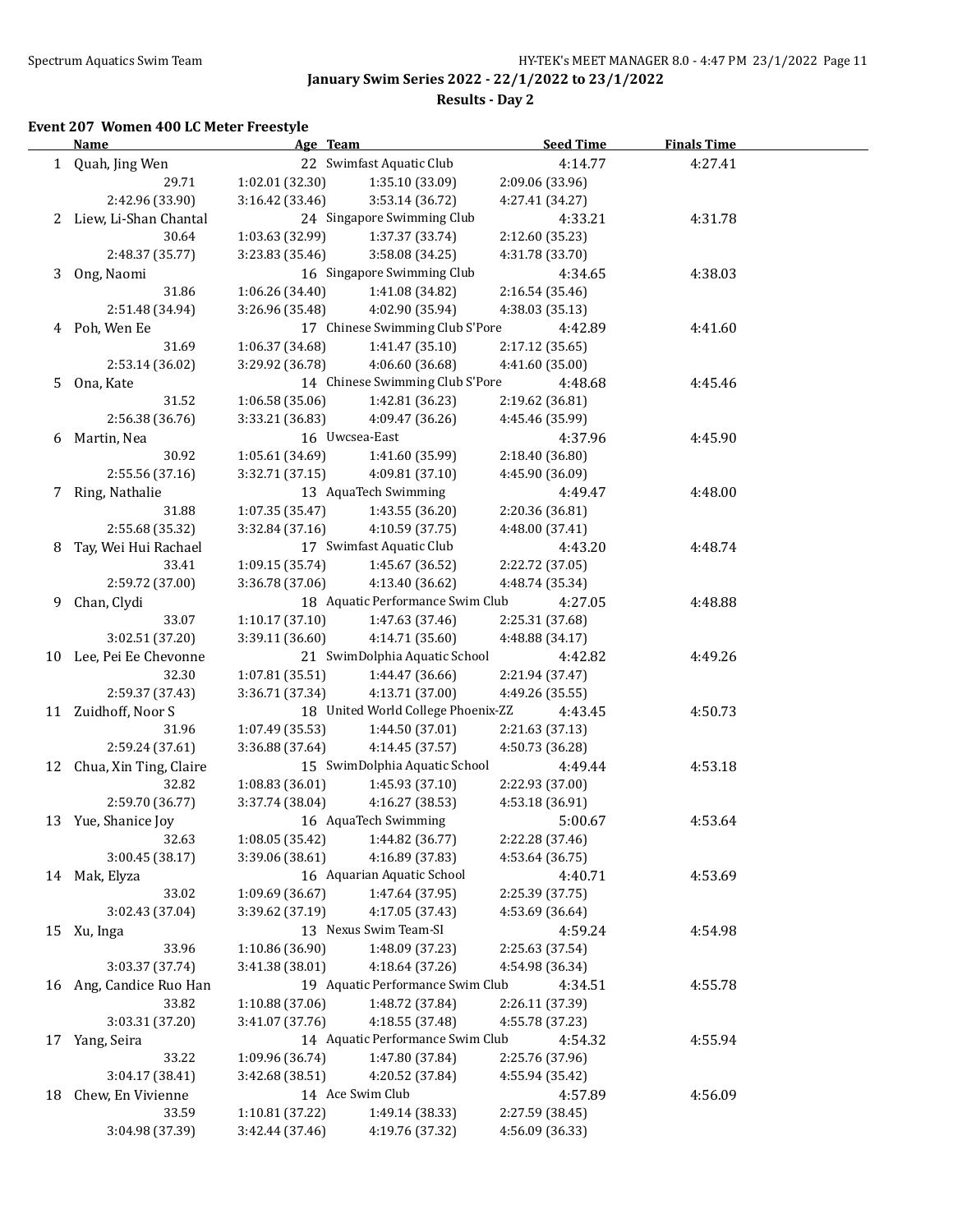**Results - Day 2**

# **(Event 207 Women 400 LC Meter Freestyle)**

| <u>Name</u>             | Age Team        |                                  | <b>Seed Time</b> | <b>Finals Time</b> |  |
|-------------------------|-----------------|----------------------------------|------------------|--------------------|--|
| 19 Har, Mint            |                 | 14 Swimfast Aquatic Club         | 4:53.49          | 4:56.71            |  |
| 33.64                   | 1:10.61(36.97)  | 1:48.43 (37.82)                  | 2:26.63 (38.20)  |                    |  |
| 3:05.09 (38.46)         | 3:43.58 (38.49) | 4:20.65 (37.07)                  | 4:56.71 (36.06)  |                    |  |
| 20 Lim, Wan Ting        |                 | 16 Swimfast Aquatic Club         | 4:45.81          | 4:57.39            |  |
| 33.33                   | 1:10.97 (37.64) | 1:48.71 (37.74)                  | 2:26.78 (38.07)  |                    |  |
| 3:05.36 (38.58)         | 3:43.14 (37.78) | 4:20.67 (37.53)                  | 4:57.39 (36.72)  |                    |  |
| 21 Koh, Victoria        |                 | 14 Aquatic Performance Swim Club | 5:09.53          | 4:58.46            |  |
| 33.60                   | 1:10.93 (37.33) | 1:49.32 (38.39)                  | 2:27.61 (38.29)  |                    |  |
| 3:05.98 (38.37)         | 3:44.99 (39.01) | 4:22.11(37.12)                   | 4:58.46 (36.35)  |                    |  |
| 22 Lee, Xuan Ying       |                 | 14 Ace Swim Club                 | 5:00.93          | 5:03.64            |  |
| 33.25                   | 1:10.34 (37.09) | 1:48.63 (38.29)                  | 2:27.60 (38.97)  |                    |  |
| 3:06.85 (39.25)         | 3:46.43 (39.58) | 4:25.44 (39.01)                  | 5:03.64 (38.20)  |                    |  |
| 23 Ong, Li Yan Emily    |                 | 14 Chinese Swimming Club S'Pore  | 4:59.63          | 5:06.45            |  |
| 33.97                   | 1:11.90 (37.93) | 1:51.00(39.10)                   | 2:30.31 (39.31)  |                    |  |
| 3:09.28 (38.97)         | 3:48.65 (39.37) | 4:28.01 (39.36)                  | 5:06.45 (38.44)  |                    |  |
| 24 Crow, Stella         |                 | 15 Tanglin Merlions              | 4:53.42          | 5:07.67            |  |
| 33.76                   | 1:11.64 (37.88) | 1:51.80 (40.16)                  | 2:31.70 (39.90)  |                    |  |
| 3:10.94 (39.24)         | 3:50.73 (39.79) | 4:31.12 (40.39)                  | 5:07.67 (36.55)  |                    |  |
| 25 Lopin, Maia          | 16 Uwcsea-East  |                                  | 4:48.25          | 5:10.40            |  |
| 33.14                   | 1:12.14 (39.00) | 1:52.80 (40.66)                  | 2:33.75 (40.95)  |                    |  |
| 3:13.89 (40.14)         | 3:54.01 (40.12) | 4:33.02 (39.01)                  | 5:10.40 (37.38)  |                    |  |
| 26 Wee, Elizabeth Clara |                 | 15 Singapore Swimming Club       | 5:16.61          | 5:11.36            |  |
| 35.59                   | 1:13.90 (38.31) | 1:53.43 (39.53)                  | 2:33.23 (39.80)  |                    |  |
| 3:13.58 (40.35)         | 3:53.55 (39.97) | 4:33.04 (39.49)                  | 5:11.36 (38.32)  |                    |  |
| 27 Loy, Min Min         |                 | 14 Singapore Swimming Club       | 5:13.52          | 5:12.93            |  |
| 34.59                   | 1:13.61 (39.02) | 1:53.35 (39.74)                  | 2:34.64 (41.29)  |                    |  |
| 3:15.46 (40.82)         | 3:56.05 (40.59) | 4:36.31 (40.26)                  | 5:12.93 (36.62)  |                    |  |
| 28 Chan, Sze Hwi Twila  |                 | 16 Chinese Swimming Club S'Pore  | 5:05.74          | 5:13.17            |  |
| 35.07                   | 1:12.82 (37.75) | 1:51.80 (38.98)                  | 2:31.69 (39.89)  |                    |  |
| 3:12.53 (40.84)         | 3:53.09 (40.56) | 4:34.85 (41.76)                  | 5:13.17 (38.32)  |                    |  |
| 29 Lee, Sarah-Anne      |                 | 14 Singapore Swimming Club       | 5:26.27          | 5:14.18            |  |
| 35.17                   | 1:13.39 (38.22) | 1:52.98 (39.59)                  | 2:33.20 (40.22)  |                    |  |
| 3:13.88(40.68)          | 3:54.17 (40.29) | 4:35.00 (40.83)                  | 5:14.18 (39.18)  |                    |  |
| 30 Ong, Zi Rui Ricci    |                 | 14 Chinese Swimming Club S'Pore  | 5:17.99          | 5:16.47            |  |
| 35.41                   | 1:14.16(38.75)  | 1:54.15 (39.99)                  | 2:33.89 (39.74)  |                    |  |
| 3:14.41 (40.52)         | 3:55.32 (40.91) | 4:35.80 (40.48)                  | 5:16.47 (40.67)  |                    |  |
| 31 Tho, Elisa S         |                 | 15 Taoli Swimming Club           | 5:11.30          | 5:17.22            |  |
| 35.73                   | 1:14.87 (39.14) | 1:55.18 (40.31)                  | 2:35.12 (39.94)  |                    |  |
| 3:16.03 (40.91)         | 3:57.10(41.07)  | 4:38.32 (41.22)                  | 5:17.22 (38.90)  |                    |  |
| 32 HO, Zi Rui Lauren    |                 | 13 Swimfast Aquatic Club         | 5:08.90          | 5:20.98            |  |
| 36.30                   | 1:16.70(40.40)  | 1:57.66 (40.96)                  | 2:38.26 (40.60)  |                    |  |
| 3:19.17 (40.91)         | 4:00.12 (40.95) | 4:41.23(41.11)                   | 5:20.98 (39.75)  |                    |  |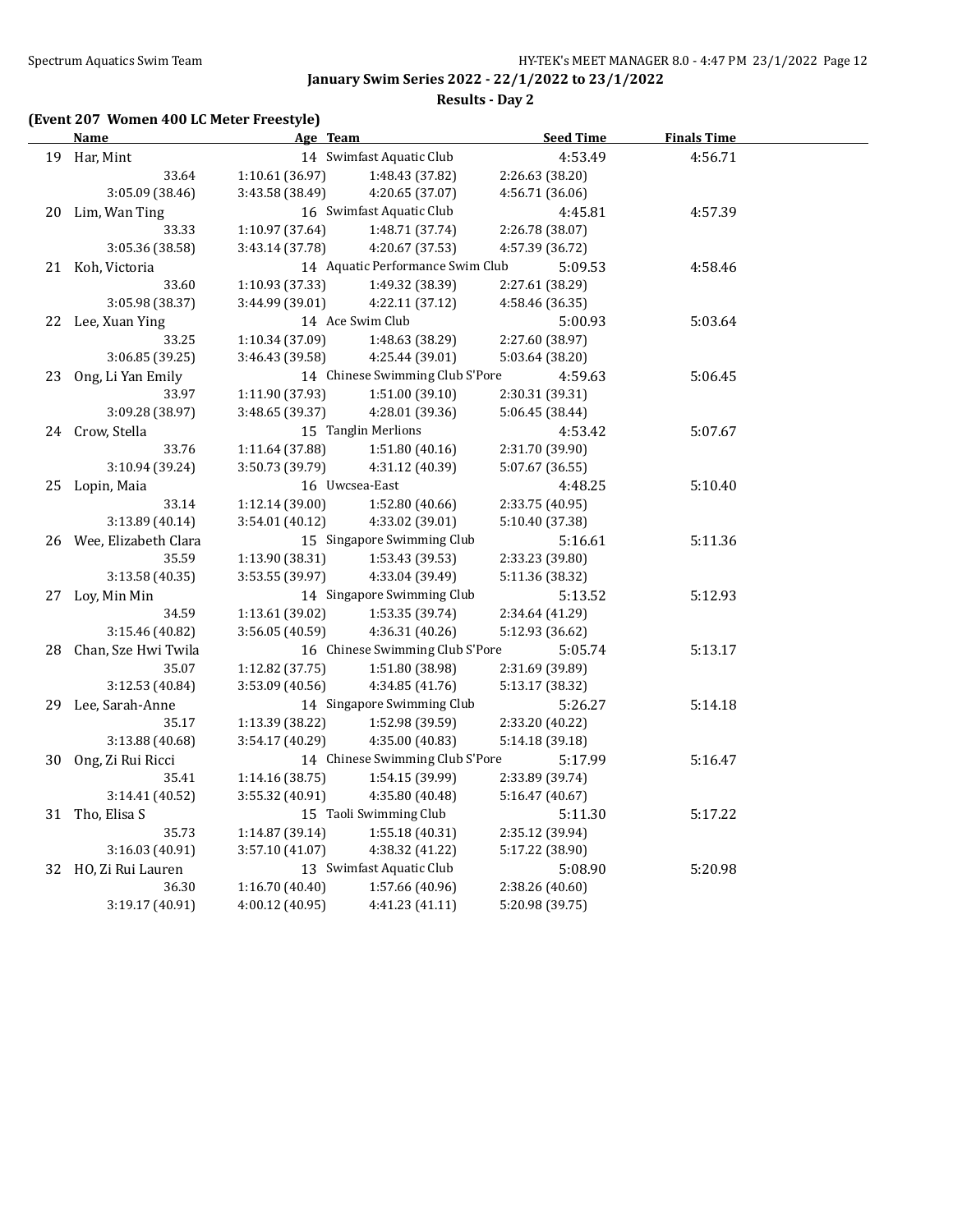**Results - Day 2**

## **Event 208 Men 400 LC Meter Freestyle**

|    | <b>Name</b>               | Age Team                           |                                  | <b>Seed Time</b>                   | <b>Finals Time</b> |  |
|----|---------------------------|------------------------------------|----------------------------------|------------------------------------|--------------------|--|
|    | 1 Azman, Ardi             |                                    | 19 Aquarian Aquatic School       | 3:56.77                            | 4:02.63            |  |
|    | 27.25                     | 56.83 (29.58)                      | 1:26.78 (29.95)                  | 1:57.46 (30.68)                    |                    |  |
|    | 2:28.01 (30.55)           | 2:59.41 (31.40)                    | 3:31.13 (31.72)                  | 4:02.63 (31.50)                    |                    |  |
|    | 2 Cassin, Jack            |                                    | 18 Nexus Swim Team-SI            | 4:04.36                            | 4:05.11            |  |
|    | 27.73                     | 57.94 (30.21)                      | 1:28.42 (30.48)                  | 1:59.37 (30.95)                    |                    |  |
|    | 2:30.57 (31.20)           | 3:02.49 (31.92)                    | 3:34.57 (32.08)                  | 4:05.11 (30.54)                    |                    |  |
|    | 3 Lim, Glen               |                                    | 20 AquaTech Swimming             | 3:51.81                            | 4:10.95            |  |
|    | 25.95                     | 53.86 (27.91)                      | 1:22.69 (28.83)                  | 1:52.06 (29.37)                    |                    |  |
|    | 2:23.66 (31.60)           | 2:57.84 (34.18)                    | 3:34.56 (36.72)                  | 4:10.95 (36.39)                    |                    |  |
|    | 4 Lim, Marc               |                                    | 16 AquaTech Swimming             | 4:08.32                            | 4:12.34            |  |
|    | 27.59                     | 58.28 (30.69)                      | 1:30.16 (31.88)                  | 2:02.70 (32.54)                    |                    |  |
|    | 2:35.16 (32.46)           | 3:07.95 (32.79)                    | 3:40.87 (32.92)                  | 4:12.34 (31.47)                    |                    |  |
| 5  | Tan, Ephraim              |                                    | 18 Aquatic Performance Swim Club | 4:06.83                            | 4:12.86            |  |
|    | 28.60                     | 59.72 (31.12)                      | 1:31.28 (31.56)                  | 2:03.17 (31.89)                    |                    |  |
|    | 2:35.19 (32.02)           | 3:07.51 (32.32)                    | 3:40.18 (32.67)                  | 4:12.86 (32.68)                    |                    |  |
|    | 6 Tay, Zackery Quan Long  |                                    | 17 Chinese Swimming Club S'Pore  | 4:22.51                            | 4:12.90            |  |
|    | 28.65                     | 59.91 (31.26)                      | 1:31.99 (32.08)                  | 2:03.94 (31.95)                    |                    |  |
|    | 2:36.35 (32.41)           | 3:08.72 (32.37)                    | 3:41.61 (32.89)                  | 4:12.90 (31.29)                    |                    |  |
|    | 7 Ang, YuZhe Matthew      |                                    | 15 Ace Swim Club                 | 4:17.38                            | 4:17.33            |  |
|    | 28.82                     | 1:00.36 (31.54)                    | 1:32.93 (32.57)                  | 2:05.85 (32.92)                    |                    |  |
|    | 2:39.29 (33.44)           | 3:12.80 (33.51)                    | 3:45.54 (32.74)                  | 4:17.33 (31.79)                    |                    |  |
| 8  | Chrisstoffels, Niels      |                                    | 18 Nexus Swim Team-SI            | 4:06.75                            | 4:17.87            |  |
|    | 28.34                     | 59.88 (31.54)                      | 1:33.01 (33.13)                  | 2:07.05 (34.04)                    |                    |  |
|    | 2:40.61 (33.56)           | 3:14.28 (33.67)                    | 3:47.70 (33.42)                  | 4:17.87 (30.17)                    |                    |  |
| 9  | Oh, Rui Zhi Ritchie       |                                    | 20 Aquatic Performance Swim Club | 4:02.45                            | 4:17.94            |  |
|    | 29.31                     | 1:01.26 (31.95)                    | 1:33.37 (32.11)                  | 2:06.03 (32.66)                    |                    |  |
|    | 2:38.41 (32.38)           | 3:11.59 (33.18)                    | 3:45.42 (33.83)                  | 4:17.94 (32.52)                    |                    |  |
|    |                           |                                    | 14 Chinese Swimming Club S'Pore  |                                    |                    |  |
|    | 10 Cheng, Reagan<br>28.44 | 1:00.78 (32.34)                    | 1:34.19 (33.41)                  | 4:31.22                            | 4:19.44            |  |
|    | 2:41.52 (33.82)           | 3:15.90 (34.38)                    | 3:49.00 (33.10)                  | 2:07.70 (33.51)<br>4:19.44 (30.44) |                    |  |
|    |                           |                                    | 16 Nexus Swim Team-SI            |                                    |                    |  |
|    | 11 Schmidt, Emil<br>28.45 | 59.70 (31.25)                      | 1:32.58 (32.88)                  | 4:17.98                            | 4:20.70            |  |
|    | 2:39.57 (33.63)           | 3:13.60 (34.03)                    | 3:47.81 (34.21)                  | 2:05.94 (33.36)<br>4:20.70 (32.89) |                    |  |
|    |                           |                                    | 18 Uwcsea-East                   |                                    |                    |  |
|    | 12 Makela, Rasmus P       |                                    | 1:36.14 (33.64)                  | 4:16.43                            | 4:21.35            |  |
|    | 29.57<br>2:43.48 (32.80)  | 1:02.50 (32.93)<br>3:16.79 (33.31) | 3:50.10 (33.31)                  | 2:10.68 (34.54)<br>4:21.35 (31.25) |                    |  |
|    |                           |                                    | 17 Ace Swim Club                 |                                    | 4:21.82            |  |
|    | 13 Tan, Sage<br>29.12     | 1:01.25 (32.13)                    | 1:34.40 (33.15)                  | 4:06.48<br>2:07.74 (33.34)         |                    |  |
|    | 2:41.97 (34.23)           |                                    | 3:51.42 (35.02)                  | 4:21.82 (30.40)                    |                    |  |
|    | 14 Tan, Jon Heng Sheldon  | 3:16.40 (34.43)                    | 17 AquaTech Swimming             |                                    |                    |  |
|    | 28.46                     | 1:00.07(31.61)                     | 1:32.42 (32.35)                  | 4:14.91<br>2:05.36 (32.94)         | 4:21.97            |  |
|    | 2:39.58 (34.22)           | 3:13.91 (34.33)                    | 3:48.55 (34.64)                  | 4:21.97 (33.42)                    |                    |  |
|    |                           |                                    |                                  |                                    |                    |  |
| 15 | Schlicht, Nathan          |                                    | 18 AquaTech Swimming             | 4:10.13                            | 4:22.82            |  |
|    | 29.73                     | 1:01.94 (32.21)                    | 1:35.06 (33.12)                  | 2:08.46 (33.40)                    |                    |  |
|    | 2:42.22 (33.76)           | 3:16.09 (33.87)                    | 3:50.43 (34.34)                  | 4:22.82 (32.39)                    |                    |  |
| 16 | Hew, Jeffrey              |                                    | 18 Swimfast Aquatic Club         | 4:23.53                            | 4:23.45            |  |
|    | 29.24                     | 1:01.90 (32.66)                    | 1:35.84 (33.94)                  | 2:10.63 (34.79)                    |                    |  |
|    | 2:44.51 (33.88)           | 3:18.84 (34.33)                    | 3:52.39 (33.55)                  | 4:23.45 (31.06)                    |                    |  |
| 17 | Raju, Ashvin              |                                    | 17 AquaTech Swimming             | 4:27.92                            | 4:24.59            |  |
|    | 29.32                     | 1:01.69 (32.37)                    | 1:34.87 (33.18)                  | 2:08.47 (33.60)                    |                    |  |
|    | 2:42.83 (34.36)           | 3:17.51 (34.68)                    | 3:51.86 (34.35)                  | 4:24.59 (32.73)                    |                    |  |
| 18 | Yap, Yan Xi Brandon       |                                    | 16 Aquarian Aquatic School       | 4:10.71                            | 4:24.86            |  |
|    | 29.57                     | 1:02.31 (32.74)                    | 1:36.05 (33.74)                  | 2:09.79 (33.74)                    |                    |  |
|    | 2:43.82 (34.03)           | 3:17.56 (33.74)                    | 3:51.33 (33.77)                  | 4:24.86 (33.53)                    |                    |  |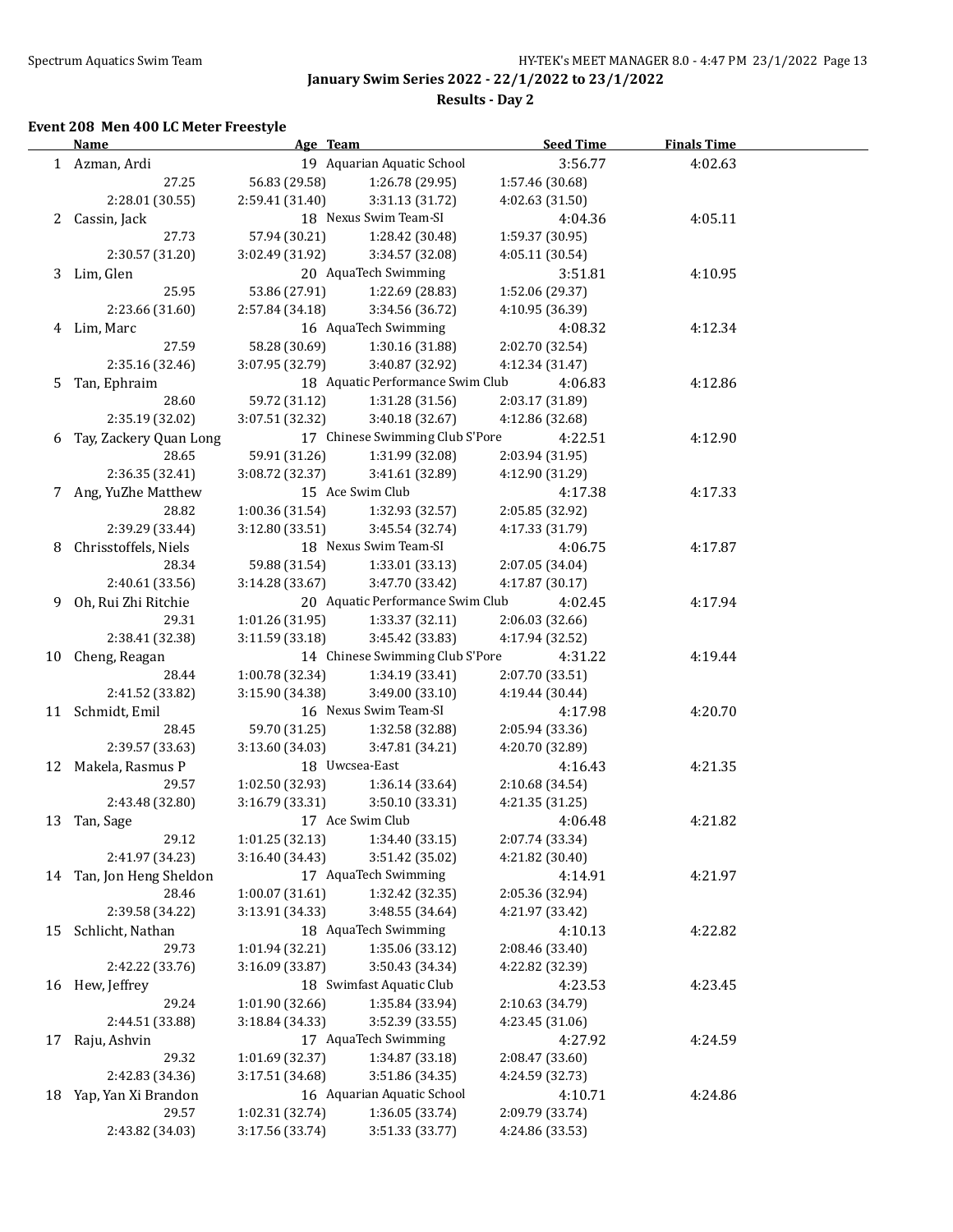**Results - Day 2**

## **(Event 208 Men 400 LC Meter Freestyle)**

|    | <b>Name</b>                  | Age Team                           |                                                       | <b>Seed Time</b>                   | <b>Finals Time</b> |  |
|----|------------------------------|------------------------------------|-------------------------------------------------------|------------------------------------|--------------------|--|
|    | 19 Lim, Ryan Wei-Ming        | 15 Singapore Swimming Club         |                                                       | 4:35.70                            | 4:27.79            |  |
|    | 30.60                        | 1:05.04 (34.44)                    | 1:39.34 (34.30)                                       | 2:13.37 (34.03)                    |                    |  |
|    | 2:47.23 (33.86)              | 3:21.43 (34.20)                    | 3:55.43 (34.00)                                       | 4:27.79 (32.36)                    |                    |  |
|    | 20 Fong, Fredrick            |                                    | 17 Singapore Island Country Club                      | 4:22.15                            | 4:28.94            |  |
|    | 28.91                        | 1:01.57(32.66)                     | 1:35.42 (33.85)                                       | 2:10.14 (34.72)                    |                    |  |
|    | 2:44.11 (33.97)              | 3:19.22(35.11)                     | 3:54.56 (35.34)                                       | 4:28.94 (34.38)                    |                    |  |
|    | 21 Wee, En Xun Gabriel       | 16 Art Aquatics                    |                                                       | 4:31.55                            | 4:29.69            |  |
|    | 30.71                        | 1:05.29 (34.58)                    | 1:40.17 (34.88)                                       | 2:15.48 (35.31)                    |                    |  |
|    | 2:49.73 (34.25)              | 3:24.34 (34.61)                    | 3:58.16 (33.82)                                       | 4:29.69 (31.53)                    |                    |  |
|    | 22 Lee, Zane Ricardo         |                                    | 15 Chinese Swimming Club S'Pore                       | 4:35.48                            | 4:29.91            |  |
|    | 30.22                        | 1:04.05(33.83)                     | 1:38.61 (34.56)                                       | 2:13.76 (35.15)                    |                    |  |
|    | 2:48.82 (35.06)              | 3:23.82 (35.00)                    | 3:57.55 (33.73)                                       | 4:29.91 (32.36)                    |                    |  |
|    | 23 Lee, Hilo                 |                                    | 15 AquaTech Swimming                                  | 4:47.61                            | 4:30.11            |  |
|    | 29.85                        | 1:02.98(33.13)                     | 1:37.25 (34.27)                                       | 2:11.89 (34.64)                    |                    |  |
|    | 2:46.83 (34.94)              | 3:21.37 (34.54)                    | 3:56.24 (34.87)                                       | 4:30.11 (33.87)                    |                    |  |
|    | 24 Poh, Gerard               |                                    | 14 AquaTech Swimming                                  | 4:35.83                            | 4:30.16            |  |
|    | 30.44                        | 1:03.83 (33.39)                    | 1:37.96 (34.13)                                       | 2:12.43 (34.47)                    |                    |  |
|    | 2:46.14 (33.71)              | 3:20.97 (34.83)                    | 3:56.13(35.16)                                        | 4:30.16 (34.03)                    |                    |  |
|    | 25 Wong, Glenden             |                                    | 16 Aquatic Performance Swim Club                      | 4:27.21                            | 4:30.32            |  |
|    | 29.59                        | 1:02.01(32.42)                     | 1:35.77 (33.76)                                       | 2:09.57 (33.80)                    |                    |  |
|    | 2:43.81 (34.24)              | 3:19.58 (35.77)                    | 3:55.10 (35.52)                                       | 4:30.32 (35.22)                    |                    |  |
|    | 26 Tang, Cheng Jun           |                                    | 16 Chinese Swimming Club S'Pore                       | 4:37.27                            | 4:31.49            |  |
|    | 30.13                        | 1:03.71 (33.58)                    | 1:38.60 (34.89)                                       | 2:13.31 (34.71)                    |                    |  |
|    | 2:48.75 (35.44)              | 3:23.99 (35.24)                    | 3:58.99 (35.00)                                       | 4:31.49 (32.50)                    |                    |  |
|    | 27 Lim, Cheng Yu             |                                    | 15 SwimDolphia Aquatic School                         | 4:39.96                            | 4:32.78            |  |
|    | 29.17                        | 1:02.21 (33.04)                    | 1:37.16 (34.95)                                       | 2:12.54 (35.38)                    |                    |  |
|    | 2:48.27 (35.73)              | 3:23.94 (35.67)                    | 3:59.01 (35.07)                                       | 4:32.78 (33.77)                    |                    |  |
|    | 28 Lee, Kang YU Ted          |                                    | 17 Singapore Swimming Club                            | 4:40.16                            | 4:33.22            |  |
|    | 29.71                        | 1:03.43 (33.72)                    | 1:38.64 (35.21)                                       | 2:13.86 (35.22)                    |                    |  |
|    | 2:49.40 (35.54)              | 3:25.09 (35.69)                    | 3:59.75 (34.66)                                       | 4:33.22 (33.47)                    |                    |  |
|    | 29 Lim, Nathan               |                                    |                                                       | 4:34.73                            | 4:34.10            |  |
|    | 29.17                        | 15 AquaTech Swimming               |                                                       | 2:11.07 (35.04)                    |                    |  |
|    | 2:46.80 (35.73)              | 1:02.04 (32.87)<br>3:22.56 (35.76) | 1:36.03 (33.99)<br>3:58.92 (36.36)                    | 4:34.10 (35.18)                    |                    |  |
|    | Tan, Gabriel                 |                                    | 15 AquaTech Swimming                                  | 4:35.60                            |                    |  |
| 30 | 30.48                        | 1:04.33 (33.85)                    |                                                       |                                    | 4:35.42            |  |
|    | 2:49.85 (35.62)              | 3:25.60 (35.75)                    | 1:39.22 (34.89)<br>4:01.06 (35.46)                    | 2:14.23 (35.01)<br>4:35.42 (34.36) |                    |  |
|    | 31 Scheinemann, Luka         |                                    | 15 AquaTech Swimming                                  | 4:38.45                            | 4:36.62            |  |
|    | 31.00                        | $1:05.65(34.65)$ $1:40.73(35.08)$  |                                                       | 2:16.06 (35.33)                    |                    |  |
|    |                              | 3:26.67 (35.59)                    |                                                       |                                    |                    |  |
|    | 2:51.08 (35.02)              |                                    | 4:02.20 (35.53)<br>16 Aquatic Masters Swim Club       | 4:36.62 (34.42)                    | 4:40.36            |  |
| 32 | Chong, Jun Wei Mika<br>30.52 | 1:04.39 (33.87)                    | 1:39.81 (35.42)                                       | 4:37.75<br>2:15.57 (35.76)         |                    |  |
|    | 2:52.35 (36.78)              |                                    |                                                       | 4:40.36 (34.53)                    |                    |  |
|    |                              | 3:28.79 (36.44)                    | 4:05.83 (37.04)<br>17 United World College Phoenix-ZZ |                                    |                    |  |
| 33 | Tan, Kenya                   |                                    |                                                       | 4:28.68                            | 4:42.97            |  |
|    | 29.96                        | 1:03.69 (33.73)                    | 1:39.59 (35.90)                                       | 2:15.61 (36.02)                    |                    |  |
|    | 2:52.36 (36.75)              | 3:29.38 (37.02)                    | 4:07.21 (37.83)                                       | 4:42.97 (35.76)                    |                    |  |
|    | 34 Wu, Yang Zhi Wayne        |                                    | 16 Chinese Swimming Club S'Pore                       | 4:42.55                            | 4:44.10            |  |
|    | 30.08                        | 1:04.50 (34.42)                    | 1:40.58 (36.08)                                       | 2:17.57 (36.99)                    |                    |  |
|    | 2:53.48 (35.91)              | 3:30.70 (37.22)                    | 4:08.09 (37.39)                                       | 4:44.10 (36.01)                    |                    |  |
| 35 | Smith, James M               |                                    | 15 United World College Phoenix-ZZ                    | 4:47.16                            | 4:52.84            |  |
|    | 31.87                        | 1:07.31 (35.44)                    | 1:44.08 (36.77)                                       | 2:21.32 (37.24)                    |                    |  |
|    | 2:59.31 (37.99)              | 3:37.74 (38.43)                    | 4:16.22 (38.48)                                       | 4:52.84 (36.62)                    |                    |  |
|    | 36 Loh, Reyes Loh            |                                    | 15 Swimfast Aquatic Club                              | 4:41.83                            | 4:52.89            |  |
|    | 31.04                        | 1:06.20 (35.16)                    | 1:43.54 (37.34)                                       | 2:21.01 (37.47)                    |                    |  |
|    | 2:59.15 (38.14)              | 3:37.46 (38.31)                    | 4:16.05 (38.59)                                       | 4:52.89 (36.84)                    |                    |  |